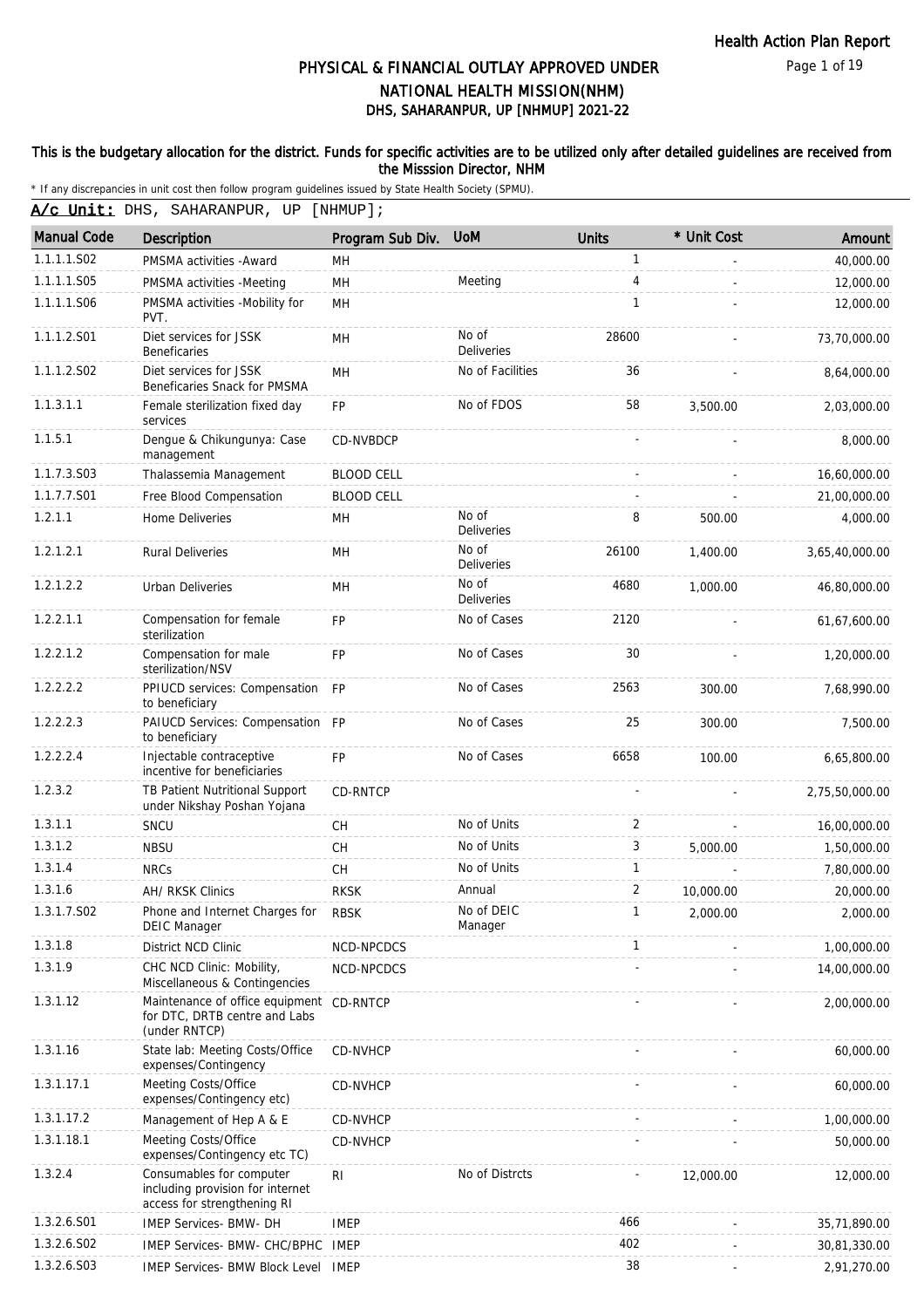Page 2 of 19

# DHS, SAHARANPUR, UP [NHMUP] 2021-22 PHYSICAL & FINANCIAL OUTLAY APPROVED UNDER NATIONAL HEALTH MISSION(NHM)

#### This is the budgetary allocation for the district. Funds for specific activities are to be utilized only after detailed guidelines are received from the Misssion Director, NHM

| <b>Manual Code</b> | <b>Description</b>                                                                                                                                                                                           | Program Sub Div.  | <b>UoM</b>           | <b>Units</b> | * Unit Cost | Amount         |
|--------------------|--------------------------------------------------------------------------------------------------------------------------------------------------------------------------------------------------------------|-------------------|----------------------|--------------|-------------|----------------|
|                    | <b>UPHC &amp; District Level UPHC</b>                                                                                                                                                                        |                   |                      |              |             |                |
| 1.3.2.6.S04        | <b>IMEP Services - BMW-MCH Wing</b>                                                                                                                                                                          | <b>IMEP</b>       |                      | 190          |             | 14,56,350.00   |
| 1.3.2.6.S05        | <b>IMEP Services- BMW-TRAUMA</b><br><b>CENTERS</b>                                                                                                                                                           | <b>IMEP</b>       |                      | 10           |             | 76,650.00      |
| 1.3.2.6.S06        | <b>IMEP Services- Machnized</b><br>Cleaning - DH                                                                                                                                                             | <b>IMEP</b>       |                      | 3            |             | 1,78,99,000.00 |
| 1.3.2.6.S07        | <b>IMEP Services- Machnized</b><br>Cleaning - MCH Wing (100 Bed)                                                                                                                                             | <b>IMEP</b>       |                      | $\mathbf{1}$ |             | 37,18,000.00   |
| 1.3.2.6.S09        | <b>IMEP Services- Mechanized</b><br>Laundry- District Level Hospital                                                                                                                                         | <b>IMEP</b>       |                      | 3            |             | 71,68,000.00   |
| 1.3.2.6.S10        | IMEP Services- Cleaning -<br>CHC/BPHC                                                                                                                                                                        | <b>IMEP</b>       | per bed per<br>month | 402          | 548.35      | 26,45,240.00   |
| 1.3.2.6.S11        | IMEP Services-Cleaning - MCH<br>Wing                                                                                                                                                                         | <b>IMEP</b>       | per bed per<br>month | 90           | 548.35      | 5,92,218.00    |
| 1.3.2.6.512        | IMEP Services-Cleaning -<br><b>TRAUMA CENTERS</b>                                                                                                                                                            | <b>IMEP</b>       | per bed per<br>month | 10           | 548.35      | 65,802.00      |
| 1.3.2.6.S17        | <b>IMEP Services- Mechanized</b><br>Laundry- MCH Wing (100 Bed)                                                                                                                                              | <b>IMEP</b>       |                      | $\mathbf{1}$ |             | 14,46,000.00   |
| 2.1.3.1            | Blood collection and Transport<br>Vans                                                                                                                                                                       | <b>BLOOD CELL</b> |                      |              |             | 3,48,334.00    |
| 2.2.1              | POL for Family Planning/ Others                                                                                                                                                                              | <b>FP</b>         | No of FDOS           | 58           | 1,000.00    | 58,000.00      |
| 2.2.2              | Mobility & Communication<br>support for AH counsellors &<br><b>RKSK Coordinators</b>                                                                                                                         | <b>RKSK</b>       |                      | 2            |             | 28,800.00      |
| 2.2.3              | Mobility support for RBSK Mobile RBSK<br>health team                                                                                                                                                         |                   | No of Vehicle        | 22           | 33,000.00   | 87,12,000.00   |
| 2.2.4              | Support for RBSK: CUG<br>connection per team and rental                                                                                                                                                      | <b>RBSK</b>       | No of Team           | 22           | 200.00      | 52,800.00      |
| 2.2.11             | Any Other                                                                                                                                                                                                    |                   |                      |              |             | 48,000.00      |
| 2.3.1.1.2          | Monthly Village Health and<br><b>Nutrition Days</b>                                                                                                                                                          | RI                | No of Session        | 9120         | 100.00      | 9,12,000.00    |
| 2.3.1.10           | Mobility support for mobile<br>health team/ TA/DA to<br>vaccinators                                                                                                                                          | RI                | No of Vehicle        | 3            | 3,96,000.00 | 11,88,000.00   |
| 2.3.1.11           | Outreach for demand<br>generation, testing and<br>treatment of Viral Hepatitis<br>through Mobile Medical<br>Units/NGOs/CBOs/etc                                                                              | CD-NVHCP          |                      |              |             | 20,000.00      |
| 2.3.2.3            | DMHP: Targeted interventions at NCD-NMHP<br>community level Activities &<br>interventions targeted at<br>schools, colleges, workplaces,<br>out of school adolescents, urban<br>slums and suicide prevention. |                   |                      | $\mathbf{1}$ |             | 6,00,000.00    |
| 2.3.3.2            | Screening and free spectacles to NCD-NPCB<br>school children                                                                                                                                                 |                   | No of Cases          |              |             | 12,14,850.00   |
| 2.3.3.3            | Screening and free spectacles<br>for near work to Old Person                                                                                                                                                 | NCD-NPCB          | No of Cases          |              |             | 6,07,425.00    |
| 2.3.3.4.1          | Coverage of Public School and<br>Private school                                                                                                                                                              | NCD-NTCP          |                      | 1            |             | 4,99,660.00    |
| 2.3.3.4.5          | Sensitization campaign for<br>college students                                                                                                                                                               | NCD-NTCP          |                      | $\mathbf{1}$ |             | 2,00,000.00    |
| 3.1.1.3.2.S01      | ASHA/AWW/Volunteer Incentive<br>for detection of leprosy                                                                                                                                                     | CD-NLEP           |                      |              |             | 23,250.00      |
| 3.1.1.3.2.S02      | ASHA Incentive for PB<br>(Treatment completion)                                                                                                                                                              | CD-NLEP           |                      |              |             | 20,000.00      |
| 3.1.1.3.2.S03      | <b>ASHA Incentive for MB</b><br>(Treatment completion)                                                                                                                                                       | CD-NLEP           |                      |              |             | 22,320.00      |
| 3.1.1.3.3          | Any Other ASHS Incentives<br>(ASHA Involvement under NLEP                                                                                                                                                    | CD-NLEP           |                      |              |             | 64,300.00      |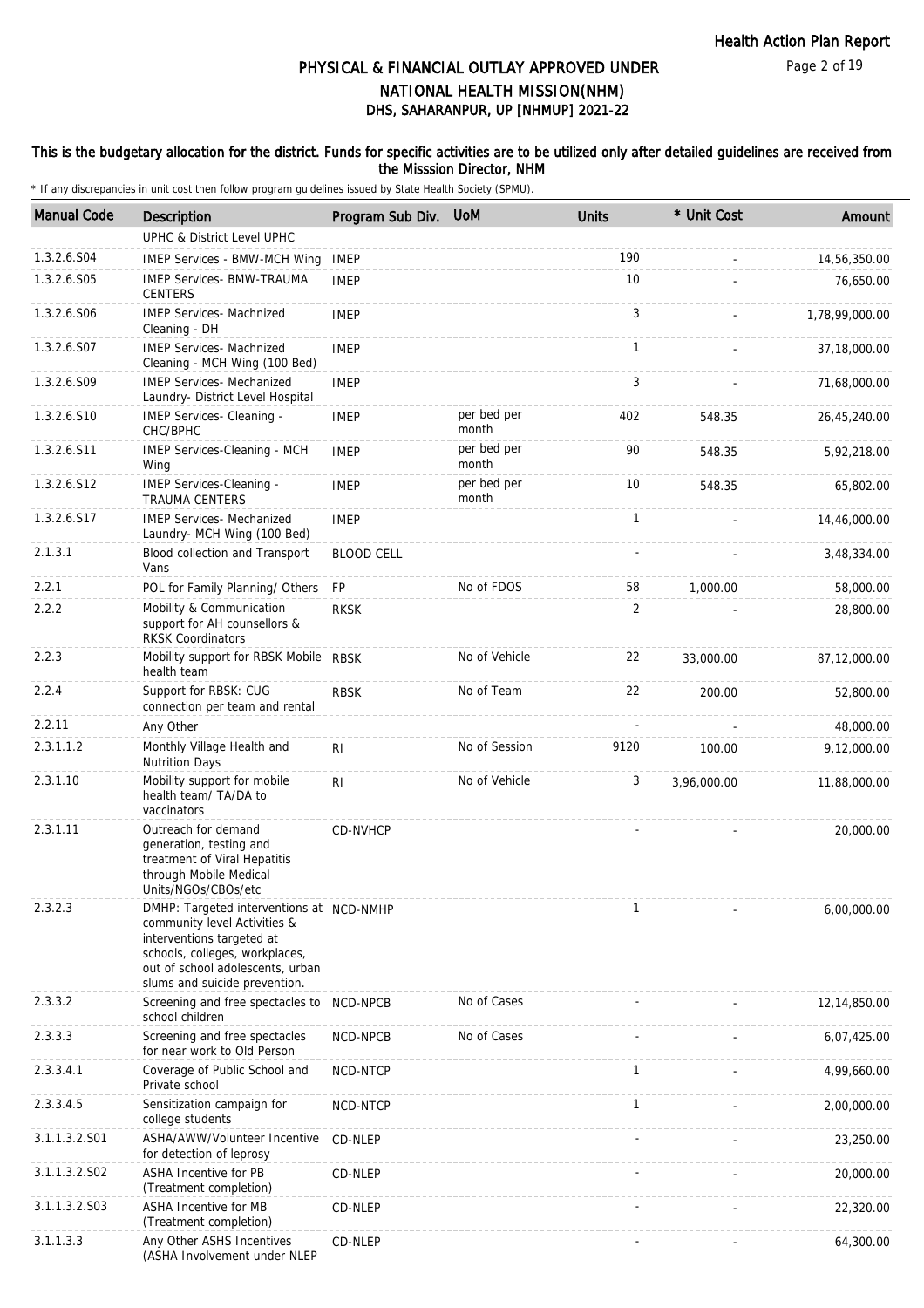Page 3 of 19

# DHS, SAHARANPUR, UP [NHMUP] 2021-22 PHYSICAL & FINANCIAL OUTLAY APPROVED UNDER NATIONAL HEALTH MISSION(NHM)

#### This is the budgetary allocation for the district. Funds for specific activities are to be utilized only after detailed guidelines are received from the Misssion Director, NHM

| <b>Manual Code</b> | Description                                                                                                          | Program Sub Div. | <b>UoM</b>                               | <b>Units</b> | * Unit Cost | Amount         |
|--------------------|----------------------------------------------------------------------------------------------------------------------|------------------|------------------------------------------|--------------|-------------|----------------|
|                    | - Sensitisation)                                                                                                     |                  |                                          |              |             |                |
| 3.1.1.3.A.S01      | ASHA Incentive/ Honorarium for<br>Malaria and LLIN Distribution                                                      | <b>CD-NVBDCP</b> |                                          |              |             | 2,25,000.00    |
| 3.1.1.3.A.S02      | ASHA Incentive for Dengue and<br>Chikungunya                                                                         | CD-NVBDCP        |                                          |              |             | 26,95,000.00   |
| 3.1.1.2            | ASHA Incentive under NIDDCP                                                                                          | NCD-NIDDCP       | No of ASHA                               |              |             | 2,02,125.00    |
| 3.1.1.4.A.1.S01    | ASHA Incentive Filling of CBAC<br>forms and familly folder of<br>patients with confirm NCD cases                     | <b>CP</b>        | No. of<br><b>Beneficiaries</b>           |              | 10.00       | 39,10,160.00   |
| 3.1.1.1.4.S09.A    | <b>ASHA incentive for HRP</b><br>identification and follow up                                                        | MН               | No of HRP                                | 1900         | 300.00      | 5,70,000.00    |
| 3.1.1.1.1.S01      | JSY Incentive to ASHA                                                                                                | MH               | No of<br><b>Deliveries</b>               | 25200        |             | 1,51,20,000.00 |
| 3.1.1.1.1.S03      | National Iron Plus Incentive for<br>mobilizing children and/or<br>ensuring compliance and<br>reporting (6-59 months) | <b>CH</b>        | No of ASHA                               | 2884         | 50.00       | 8,65,200.00    |
| 3.1.1.1.2.S01      | ASHA incentive under MAA<br>programme @ Rs 100 per ASHA<br>for quarterly mother's meeting                            | <b>CH</b>        | No of ASHA                               | 2884         | 100.00      | 11,53,600.00   |
| 3.1.1.1.2.S02      | Incentive for Home Based<br>Newborn Care programme                                                                   | CH               | No. of Child                             | 63849        | 250.00      | 1,59,62,250.00 |
| 3.1.1.1.2.S04      | Incentive for referral of SAM<br>cases to NRC and for follow up<br>of discharge SAM children from<br><b>NRCs</b>     | CH               | No.of SAM<br>Child referal &<br>followup | 1            | 150.00      | 28,800.00      |
| 3.1.1.1.2.S05      | Incentive for National<br>Deworming Day for mobilising<br>out of school children                                     | <b>RKSK</b>      | ASHA                                     | 6046         | 100.00      | 6,04,600.00    |
| 3.1.1.1.2.S06      | Incentive for IDCF for<br>prophylactic distribution of ORS<br>to family with under-five<br>children.                 | CH               | No of ASHA                               | 2884         | 100.00      | 2,88,400.00    |
| 3.1.1.1.2.S07      | Incentive to ASHA for Quaterly<br>Visit Under HBYC                                                                   | <b>CH</b>        | No of Children                           | 15710        | 50.00       | 39,27,500.00   |
| 3.1.1.1.3.S01      | ASHA Incentive under<br>Immunzation                                                                                  | R <sub>l</sub>   | No of Children                           | 82362        | 225.00      | 1,85,31,540.00 |
| 3.1.1.1.4.S08      | ASHA incentive for injectable<br>contraceptive (Antara)                                                              | <b>FP</b>        | No of Cases                              | 4422         | 100.00      | 4,42,200.00    |
| 3.1.1.1.4.S09.B    | Reimbursement of travel<br>expenses for accompanying a<br>women to facility for medical<br>abortion                  | FP               | No of Cases                              | 20           | 225.00      | 4,500.00       |
| 3.1.1.1.4.S09.C    | Reimbursement of travel<br>expenses for accompanying a<br>women to facility for surgical<br>abortion (MVA/EVA)       | <b>FP</b>        | No of Cases                              | 20           | 150.00      | 3,000.00       |
| 3.1.1.1.4.S01      | <b>ASHA Incentives under Saas</b><br>Bahu Sammellan                                                                  | <b>FP</b>        | No of Events                             | 2375         | 100.00      | 2,37,500.00    |
| 3.1.1.1.4.S02      | ASHA Incentives under Nayi Pehl FP<br>Kit                                                                            |                  | No of Kits                               | 11536        | 100.00      | 11,53,600.00   |
| 3.1.1.1.4.S04      | ASHA PPIUCD incentive for<br>accompanying the client for<br>PPIUCD insertion                                         | FP               | No of Cases                              | 2732         | 150.00      | 4,09,740.00    |
| 3.1.1.1.4.S05      | ASHA PAIUCD incentive for<br>accompanying the client for<br>PAIUCD insertion                                         | <b>FP</b>        | No. of cases                             | 25           | 150.00      | 3,750.00       |
| 3.1.1.1.4.S06.A    | ASHA incentive under ESB<br>scheme for promoting spacing of<br>births between 02 children                            | <b>FP</b>        | No. of cases                             | 3622         | 500.00      | 18,11,000.00   |
| 3.1.1.1.4.S06.B    | ASHA incentive under ESB<br>scheme for promoting spacing of<br>02 years after marriage                               | <b>FP</b>        | No. of cases                             | 2470         |             | 12,35,000.00   |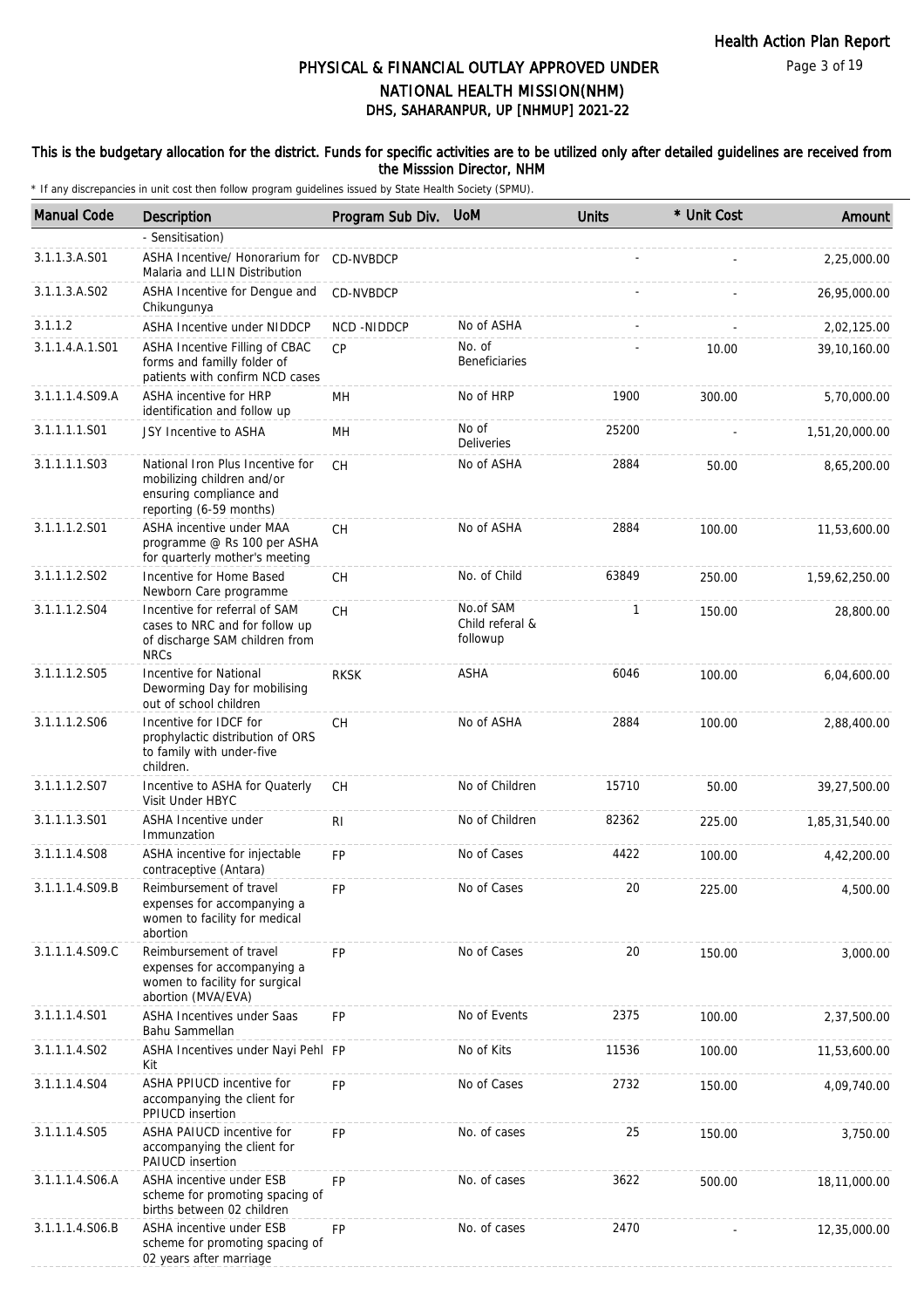### This is the budgetary allocation for the district. Funds for specific activities are to be utilized only after detailed guidelines are received from the Misssion Director, NHM

| <b>Manual Code</b> | Description                                                                                                                       | Program Sub Div. | <b>UoM</b>                            | Units        | * Unit Cost | Amount         |
|--------------------|-----------------------------------------------------------------------------------------------------------------------------------|------------------|---------------------------------------|--------------|-------------|----------------|
| 3.1.1.1.4.S07      | ASHA incentive under ESB<br>scheme for promoting Adoption<br>of Limiting Method upto Two<br>Children                              | <b>FP</b>        | No of Cases                           | 347          | 1,000.00    | 3,47,000.00    |
| 3.1.1.5            | ASHA incentives for routine<br>activities                                                                                         | CP               | No. of Rural &<br>Rurban ASHA         |              | 2.000.00    | 6,58,92,000.00 |
| 3.1.1.6.S01        | Incentive to ASHA Facilitator for<br>CBAC, HRP and SAM Tracking                                                                   | CP               | No of AF                              |              | 1,700.00    | 27,54,000.00   |
| 3.1.1.6.S02        | Incentive to ASHA for Health<br>Promotion Day                                                                                     | CP               | No. of Rural &<br>Rurban ASHA         |              | 200.00      | 65,89,200.00   |
| 3.1.1.6.S03        | Incentive to ASHA under PMMVY CP                                                                                                  |                  | No. of<br><b>Beneficiaries</b>        |              | 100.00      | 19,57,200.00   |
| 3.1.1.6.S04        | ASHA Beema- Pradhan Mantri<br>Jeevan Jyoti & Suraksh Bima<br>Yojna                                                                | CP               |                                       |              |             | 9,42,330.00    |
| 3.1.3.1.1.S01      | Asha/ Asha Sangni Uniform                                                                                                         | CP               | No. of<br>Rural, Rurban<br>ASHA & AF  |              | 600.00      | 17,58,600.00   |
| 3.1.3.1.1.S02      | Asha/ Asha Sangni Umbrella                                                                                                        | CP               | No. of<br>Rural, Rurban<br>ASHA & AF  |              | 200.00      | 5,86,200.00    |
| 3.1.3.1.3          | Awards to ASHA's/Link workers                                                                                                     | <b>CP</b>        | No. of<br>Rural.Urban<br>,Rurban ASHA |              | 300.00      | 9,47,800.00    |
| 3.1.3.1.6          | Supervision costs by ASHA<br>facilitators (Shangni) (12<br>months)                                                                | <b>CP</b>        | No of AF                              |              | 7,200.00    | 1,16,64,000.00 |
| 3.1.1.1.3.S02.A    | Mobilization of children through<br>ASHA or other mobilizers                                                                      | R <sub>l</sub>   | No of Session                         | 35986        | 150.00      | 53,97,900.00   |
| 3.1.3.5.S01        | Incentive for other link workers<br>for Prepration of Due List of<br>Childrens to be immunized                                    | R <sub>l</sub>   | No of Session                         | 2424         | 100.00      | 2,42,400.00    |
| 3.1.2.10.S03       | Incentive to ASHA Cluster<br>Meeting                                                                                              | <b>CP</b>        |                                       |              |             | 21,60,750.00   |
| 3.1.2.1.S01        | <b>Induction Training</b>                                                                                                         | CP               | No of Batch                           |              | 1,28,000.00 | 5,12,000.00    |
| 3.2.2.3            | Incentives for Peer Educators<br>under NVHCP                                                                                      | <b>CD-NVHCP</b>  |                                       |              |             | 1,00,000.00    |
| 3.2.3.1.1          | <b>Treatment Supporter</b><br>Honorarium (Rs 1000)                                                                                | CD-RNTCP         |                                       |              |             | 44,10,000.00   |
| 3.2.3.1.2          | <b>Treatment Supporter</b><br>Honorarium (Rs 5000)                                                                                | CD-RNTCP         |                                       |              |             | 7,11,000.00    |
| 3.2.3.1.3          | Incentive for informant (Rs 500)                                                                                                  | CD-RNTCP         |                                       |              |             | 8,26,875.00    |
| 3.2.3.1.4.S01      | State/District TB Forums                                                                                                          | CD-RNTCP         |                                       |              |             | 5,000.00       |
| 3.2.3.1.4.S02      | Community Engagement<br>activities /Incentive for<br>community<br>volunteers/supervisors /LT etc<br>undertaking ACF               | CD-RNTCP         |                                       |              |             | 27,40,000.00   |
| 3.2.1.1.S02        | Other activities under Mission<br>Parivar Vikas: Demand<br>Generation (Saas Bahu<br>Sammellan)                                    | <b>FP</b>        | No of Events                          | 2375         | 1,500.00    | 35,62,500.00   |
| 3.2.2.1.1.S01      | Operational cost for Spray<br>Wages                                                                                               | CD-NVBDCP        |                                       |              |             | 11,45,881.00   |
| 3.3.3.2            | Training of PRI's<br>representatives/ Police<br>personnel/ Teachers/ Transport<br>personnel/ NGO personnel/<br>other stakeholders | NCD-NTCP         |                                       | $\mathbf{1}$ |             | 30,000.00      |
| 3.3.3.3            | Training of PRI under National<br>Program for Climate Change and<br>Human Health (NPCCHH)                                         | NCD-NPCCHH       |                                       | 1            |             | 70,000.00      |
| 3.3.4.S01          | AAA Platform                                                                                                                      | CP               | No. of Rural &                        |              | 75.00       | 46,19,250.00   |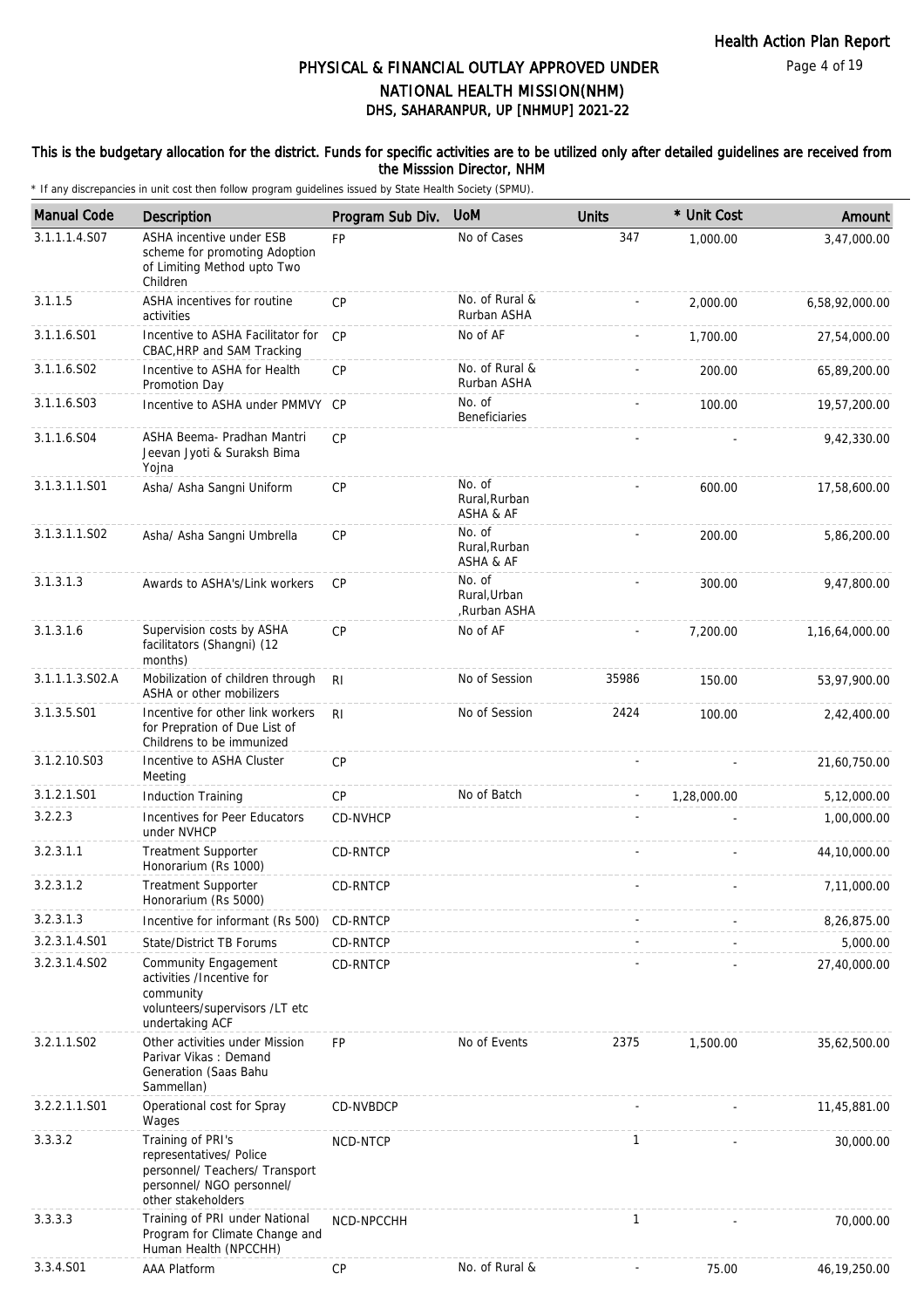### This is the budgetary allocation for the district. Funds for specific activities are to be utilized only after detailed guidelines are received from the Misssion Director, NHM

| <b>Manual Code</b> | <b>Description</b>                                                      | Program Sub Div.  | <b>UoM</b>                        | <b>Units</b>   | * Unit Cost | Amount         |
|--------------------|-------------------------------------------------------------------------|-------------------|-----------------------------------|----------------|-------------|----------------|
|                    |                                                                         |                   | Rurban ASHA                       |                |             |                |
| 4.1.1              | <b>District Hospitals</b>                                               | CP                | No. of DH                         | 3              | 5,00,000.00 | 15,00,000.00   |
| 4.1.3              | <b>Community Health Centers</b>                                         | CP                | No of CHC                         | 21             | 2,50,000.00 | 52,50,000.00   |
| 4.1.4              | Primary Health Centers                                                  | $\mathsf{CP}$     | No of PHC                         | 40             | 87,500.00   | 35,00,000.00   |
| 4.1.5              | Sub Centers                                                             | CP                | No. of Sub<br>Centre              |                | 10,000.00   | 34,50,000.00   |
| 4.1.6              | Village Health Sanitation &<br>Nutrition Committee                      | CP                | No. of VHSNC                      |                | 10,000.00   | 1,04,30,000.00 |
| 4.1.7.S01          | H&WC Additional Untied Grant-<br><b>SC</b>                              | <b>CP</b>         | No. of HWC-<br><b>SC</b>          |                | 30,000.00   | 61,30,000.00   |
| 4.1.7.S02          | H&WC Additional Untied Grant-<br>PHC                                    | CP                | No. of HWC-<br>PHC                |                | 50,000.00   | 17,50,000.00   |
| 5.1.1.2.8          | Infrastructure strengthening of<br>SC to H&WC                           | CP                | No. of HWC-<br>SC                 |                | 7,00,000.00 | 1,40,00,000.00 |
| 5.1.1.2.9          | Infrastructure strengthening of<br>PHC to H&WC                          | <b>CP</b>         | No. of HWC-<br>PHC                |                | 2,74,000.00 | 24,66,000.00   |
| 5.1.2              | Sub Centre Rent and<br>Contingencies                                    | <b>CP</b>         |                                   |                |             | 25,20,000.00   |
| 5.3.3              | Blood bank/ Blood storage/ Day<br>care centre for<br>hemoglobinopathies | <b>BLOOD CELL</b> | Lumpsump                          |                |             | 50,000.00      |
| 5.3.9              | Safety Pits                                                             | RI                | No of piece                       | 5              | 6,000.00    | 30,000.00      |
| 5.3.14             | Civil Works under RNTCP                                                 | CD-RNTCP          |                                   |                |             | 2,00,000.00    |
| 6.1.1.1.2.S02      | FRU Strengthening                                                       | MН                | List of<br>Different<br>Equipment |                |             | 5,20,599.00    |
| 6.1.1.1.5          | Any other Equipment<br>(Instrument and Equipment for<br>HWC)            | MH                | List of<br>Different<br>Equipment | $\overline{4}$ |             | 8,00,000.00    |
| 6.1.1.2.4.S04      | Procurement of equipment for<br>SNCU (Old)                              | CH                | No of Units                       | $\mathbf{1}$   |             | 9,29,000.00    |
| 6.1.1.2.4.S05      | Procurement of Phototherepy for CH<br><b>NBSU</b>                       |                   | No of Units                       | $\overline{2}$ | 65,000.00   | 1,30,000.00    |
| 6.1.1.2.4.S06      | Procurement of Radiant Warmer CH<br>for NBSU                            |                   | No of Units                       | 4              | 65,000.00   | 2,40,000.00    |
| 6.1.1.3.3          | Minilap kits                                                            | <b>FP</b>         | No of Kits                        | 2              | 3,000.00    | 6,000.00       |
| 6.1.1.3.5          | PPIUCD forceps                                                          | FP                | No of Kelly<br>forcep             | 44             | 600.00      | 26,400.00      |
| 6.1.5.1.1          | Grant-in-aid for Vision Centre<br>(PHC) (Govt.)                         | NCD-NPCB          |                                   |                |             | 1,00,000.00    |
| 6.1.1.21.1         | Recurring GIA: Machinery &<br>Equipment for DH                          | NCD-NPHCE         |                                   | $\mathbf{1}$   |             | 1,50,000.00    |
| 6.1.2.6.F1.S03     | IT Recurring Expenses for PHC                                           | CP                |                                   |                |             | 1,30,000.00    |
| 6.1.2.6.F1.S04     | Laptop for HWC-PHC                                                      | <b>CP</b>         |                                   |                |             | 5,85,000.00    |
| 6.1.4.3.1          | <b>MCR</b>                                                              | CD-NLEP           |                                   |                |             | 32,000.00      |
| 6.1.4.3.2          | Aids/Appliance                                                          | CD-NLEP           |                                   |                |             | 17,000.00      |
| 6.1.4.3.3          | Equipment                                                               | CD-NLEP           |                                   |                |             | 5,000.00       |
| 6.1.6.1            | Repairs of Laparoscopes                                                 |                   | No of<br>Laproscopes              | 3              | 25,000.00   | 75,000.00      |
| 6.2.1.1.A7.S05.a   | Drugs & Consumables Normal<br>Delivery L1 Facility                      | <b>MH</b>         | No of<br>Deliveries               | 2800           |             | 56,000.00      |
| 6.2.1.1.A7.S05.b   | Drugs & Consumables Normal<br>Delivery L2 Facility                      | MH                | No of<br>Deliveries               | 16800          |             | 6,72,000.00    |
| 6.2.1.1.A7.S05.c   | Drugs & Consumables Normal<br>Delivery L3 Facility                      | MH                | No of<br>Deliveries               | 11500          |             | 9,20,000.00    |
| 6.2.1.1.A7.S05.d   | Drugs & Consumables Caesarean MH<br>Delivery L3 Facility                |                   | No of<br>Deliveries               | 3200           |             | 11,52,000.00   |
| 6.2.1.1.A7.S05.k   | Normal Delivery L3 Medical                                              | MH                | No of                             | 300            |             | 1,20,000.00    |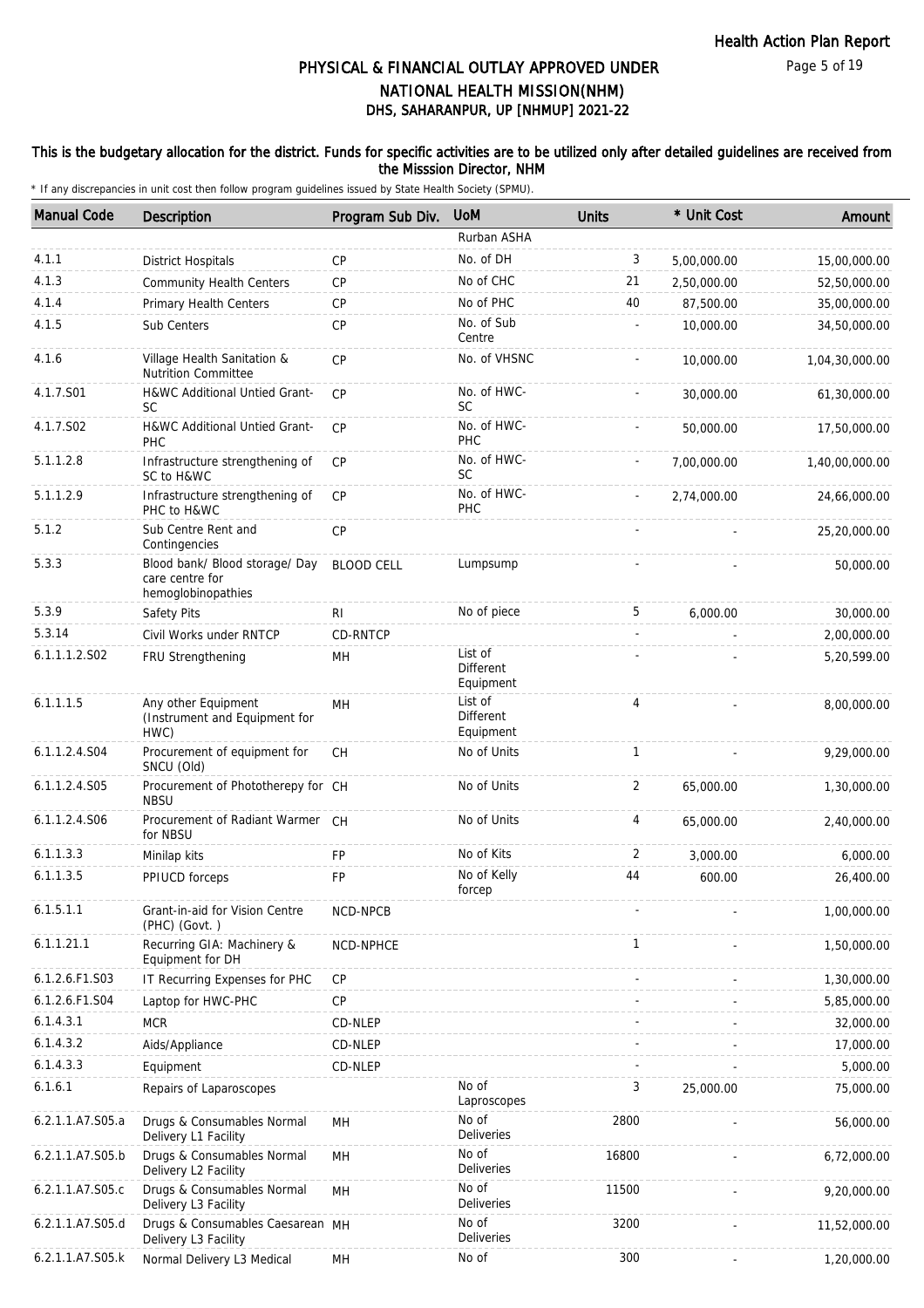#### Page 6 of 19

# DHS, SAHARANPUR, UP [NHMUP] 2021-22 PHYSICAL & FINANCIAL OUTLAY APPROVED UNDER NATIONAL HEALTH MISSION(NHM)

### This is the budgetary allocation for the district. Funds for specific activities are to be utilized only after detailed guidelines are received from the Misssion Director, NHM

| <b>Manual Code</b> | Description                                                                                                | Program Sub Div.  | <b>UoM</b>          | <b>Units</b> | * Unit Cost | Amount         |
|--------------------|------------------------------------------------------------------------------------------------------------|-------------------|---------------------|--------------|-------------|----------------|
|                    | College (A Category @ Rs.400)                                                                              |                   | Deliveries          |              |             |                |
| 6.2.1.1.A7.S05.m   | Medical College (Simple LSCS)(<br>A Category @ Rs.1800)                                                    | MH                | No of<br>Deliveries | 100          |             | 1,80,000.00    |
| 6.2.1.2.2.12       | AEFI kit under RI Program                                                                                  | RI                | No. of Kits         | 84           | 200.00      | 16,800.00      |
| 6.2.1.3.1          | Nayi Pehl Kit                                                                                              | FP                | No of Kits          | 11536        | 220.00      | 25,37,920.00   |
| 6.2.1.5.1          | Medicine for Mobile health team                                                                            | <b>RBSK</b>       | No of Team          | 22           | 5,000.00    | 1,10,000.00    |
| 6.2.1.6.1          | Red/Black plastic bags et                                                                                  | RI                | No of Session       | 45600        | 9.00        | 4,10,400.00    |
| 6.2.1.6.2          | Bleach/Hypochlorite solution/<br>Twin bucket                                                               | RI                | No of Facilities    |              |             | 27,000.00      |
| 6.2.2.1.1          | New ASHA Drug Kits                                                                                         | <b>CP</b>         | No of ASHA          |              | 750.00      | 89,250.00      |
| 6.2.2.1.4          | Replenishment of ASHA HBNC<br>kits                                                                         | <b>CP</b>         | No of ASHA          |              | 150.00      | 3,48,600.00    |
| 6.2.2.2.2          | Drugs and Supplies for blood<br>related disorders-<br>Haemoglobinopathies                                  | <b>BLOOD CELL</b> |                     |              |             | 3,30,000.00    |
| 6.2.2.4.1          | Drugs & Supplies for Ayush                                                                                 | AYUSH             | No of Doctors       | 32           | 50,000.00   | 16,00,000.00   |
| 6.2.2.6.1          | Lab strengthening of SHC - HWC CP                                                                          |                   |                     |              |             | 41,85,000.00   |
| 6.2.2.6.2          | Lab strengthening of PHC - HWC CP                                                                          |                   |                     |              |             | 19,50,000.00   |
| 6.2.3.1.1          | Chloroquine phosphate tablets                                                                              | CD-NVBDCP         |                     |              |             | 20,000.00      |
| 6.2.3.1.2          | Primaguine tablets 2.5 mg                                                                                  | CD-NVBDCP         |                     |              |             | 10,000.00      |
| 6.2.3.1.3          | Primaquine tablets 7.5 mg                                                                                  | CD-NVBDCP         |                     |              |             | 20,000.00      |
| 6.2.3.1.8          | Dengue NS1 antigen kit                                                                                     | CD-NVBDCP         |                     |              |             | 11,000.00      |
| 6.2.3.1.12         | RDT Malaria - bi-valent (For Non CD-NVBDCP<br>Project states)                                              |                   |                     |              |             | 2,13,500.00    |
| 6.2.3.2.1          | Supportive drugs, lab. Reagents                                                                            | CD-NLEP           |                     |              |             | 13,000.00      |
| 6.2.3.3.1          | Laboratory Materials                                                                                       | CD-RNTCP          |                     |              |             | 25,40,000.00   |
| 6.2.3.3.2          | Procurement of Drugs                                                                                       | CD-RNTCP          |                     |              |             | 13,10,000.00   |
| 6.2.4.1.1          | Assistance for<br>consumables/drugs/medicines to<br>the Govt./District Hospital for<br>Cat sx etc          | NCD-NPCB          | No of Cases         |              |             | 21,37,080.00   |
| 6.2.4.5.1          | Drugs & Consumables for NCD<br>Management (incl. Diabetes,<br>Hypertension, Strokes etc)for<br>whole dist. | NCD-NPCDCS        |                     | $\mathbf{1}$ |             | 2,00,000.00    |
| 6.2.4.5.3          | Drugs & Diagnostic for NCD<br>Management incl. Diabetes,<br>Hypertension, Strokes etc                      | NCD-NPCDCS        |                     |              |             | 4,20,000.00    |
| 6.2.4.5.6          | Drugs & supplies for Universal<br>Screening of NCDs                                                        | NCD-NPCDCS        |                     | $\mathbf{1}$ |             | 47,32,000.00   |
| $6.1.3.2.a.$ S01   | Free Diagnostics for Pregnant<br>women under JSSK - USG on<br>PPP for PMSMA                                | MH                | No of ANC           | 1200         |             | 3,60,000.00    |
| 6.1.3.2.a.S02      | Free Diagnostics for Pregnant<br>women under JSSK- AVD for for<br>HIV & Syphilis at VHNDs                  | MН                | No of ANC           | 370          |             |                |
| 6.1.3.2.a.S03      | Free Diagnostics for Pregnant<br>women under JSSK-MH                                                       | MН                | No of ANC           | 73000        |             | 7,30,000.00    |
| 6.1.3.2.b          | Free Diagnostics for Sick infants<br>under JSSK                                                            | <b>CH</b>         | No of Units         | 1            |             | 1,20,000.00    |
| 6.3.1.S03          | Any other (please specify)                                                                                 |                   |                     |              |             | 32,00,000.00   |
| 7.5.1              | Tribal Patient Support &<br><b>Transportation Charges</b>                                                  | CD-RNTCP          |                     |              |             | 1,26,400.00    |
| 7.5.2              | Sample collecton &<br>transportation charges                                                               | CD-RNTCP          |                     |              |             | 5,84,500.00    |
| 8.1.1.1            | ANMs - MH                                                                                                  | МH                | No of MH ANM        | 158          |             | 3,42,75,141.00 |
| 8.1.1.1.S01        |                                                                                                            |                   |                     |              |             |                |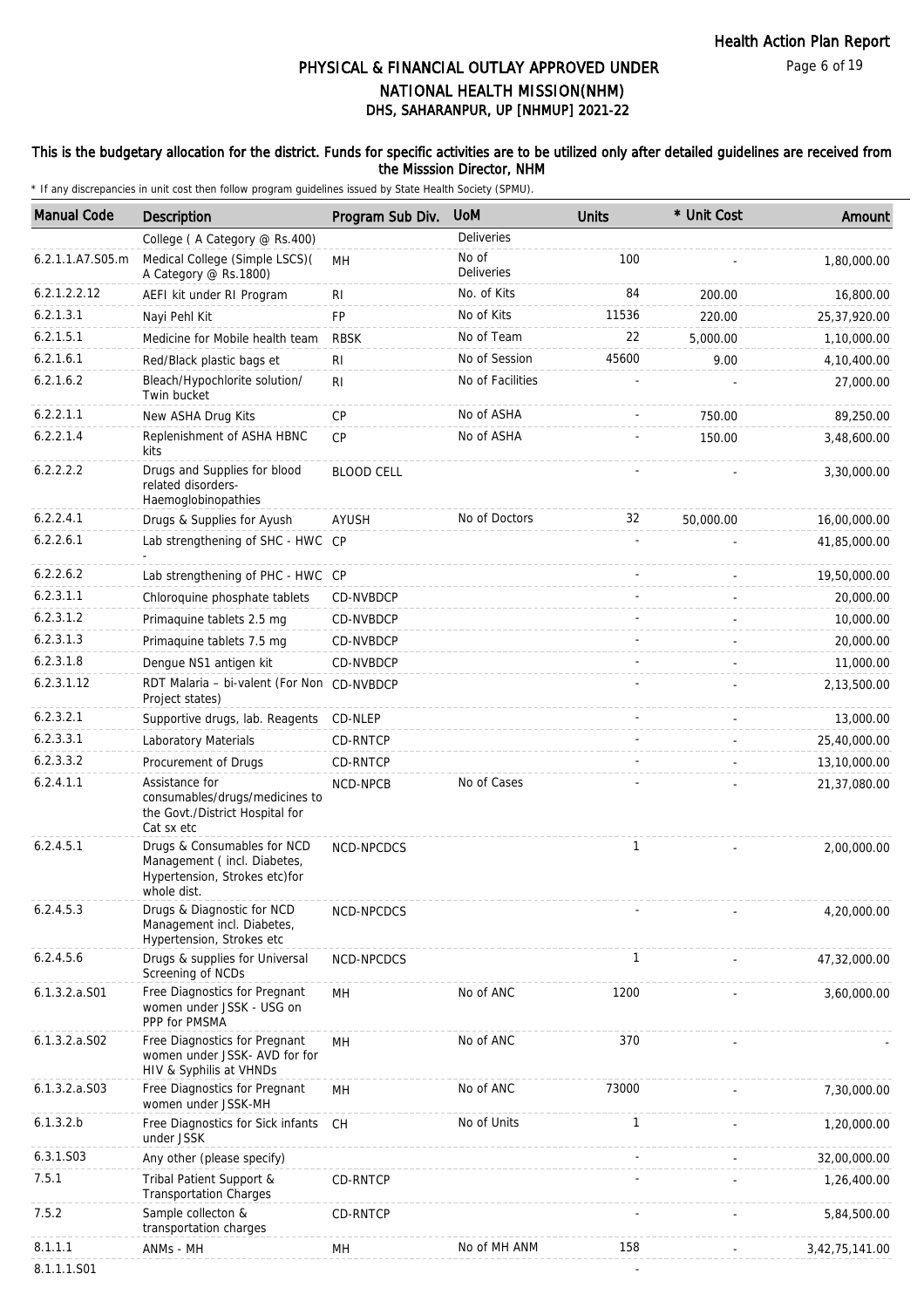### This is the budgetary allocation for the district. Funds for specific activities are to be utilized only after detailed guidelines are received from the Misssion Director, NHM

| <b>Manual Code</b>      | Description                                                                              | Program Sub Div. | <b>UoM</b>                                                | <b>Units</b>   | * Unit Cost | Amount         |
|-------------------------|------------------------------------------------------------------------------------------|------------------|-----------------------------------------------------------|----------------|-------------|----------------|
|                         | ANM For New Sub-Center - CP                                                              | CP               |                                                           |                |             | 13, 19, 837.00 |
| 8.1.1.2.S01             | Staff Nurses-100 Beded MCH<br>Wing Neotology                                             | MH               | No of MCH<br>Neonatology<br>trained Staff<br><b>Nurse</b> |                |             | 57,92,504.00   |
| 8.1.1.2.S02             | Staff Nurses-100 Beded MCH<br>Wing nursing sister                                        | MH               | No of MCH<br><b>Nursing Sister</b>                        |                |             | 13,53,089.00   |
| 8.1.1.2.S04             | Staff Nurses-DH Strengthening                                                            | <b>HS</b>        |                                                           |                |             | 1,08,34,000.00 |
| 8.1.1.2.S05             | Staff Nurses-MH                                                                          | MH               | No of MH<br><b>Staff Nurse</b>                            | 55             |             | 1,77,14,958.00 |
| 8.1.1.2.S11             | Staff Nurse HWC - CP                                                                     | CP               |                                                           | $\overline{a}$ |             | 60,05,044.00   |
| 8.1.1.2.S12             | Staff Nurses HWC - MH                                                                    | MH               |                                                           | 12             |             | 14,40,936.00   |
| 8.1.1.5.S01             | Laboratory Technicians -100<br>Beded MCH Wing                                            | MH               | No of MCH<br>Laboratory<br>Technician                     |                |             | 11,66,802.00   |
| 8.1.1.5.S02             | Laboratory Technicians -HR                                                               | HR               |                                                           | 15             |             | 39,72,240.00   |
| 8.1.1.5.S04             | Laboratory Technicians - RNTCP                                                           | CD-RNTCP         |                                                           |                |             | 77,86,696.00   |
| 8.1.1.6.S05             | OT Technician                                                                            | <b>MIS</b>       | No of MH OT<br>technician                                 |                |             | 10,58,400.00   |
| 8.1.1.6.S06             | OT Technician-MCH Wing                                                                   | MH               | No of MCH OT<br>Technician                                |                |             | 4, 14, 263.00  |
| 8.1.1.9                 | Radiographer/ X-ray technician                                                           | HR               |                                                           | 8              |             | 21, 18, 528.00 |
| 8.1.1.12.S02            | Para Medical Worker CD-NLEP                                                              | CD-NLEP          |                                                           |                |             | 3,09,985.00    |
| 8.1.2.1.S01             | Obstetricians and Gynaecologists MH<br>-100 Beded MCH Wing                               |                  | No of MCH<br>Obstetricians<br>and<br>Gynaecologist<br>S   |                |             | 32,40,000.00   |
| 8.1.2.1.S04             | Obstetricians and Gynaecologists MH<br>-MH                                               |                  | No of MH<br>Obstetricians<br>and<br>Gynaecologist<br>S    |                |             | 58,20,000.00   |
| 8.1.2.2.S01             | Paediatricians- 100 Beded MCH<br>Wing                                                    | MH               | No of MCH<br>Pediatrician                                 |                |             | 37,47,600.00   |
| 8.1.2.2.S04             | Paediatricians- DH Strengthening HS                                                      |                  |                                                           |                |             | 12,00,000.00   |
| 8.1.2.3.SO <sub>2</sub> | Anaesthetists -100 Beded MCH<br>Wing                                                     | MH               | No of MCH<br>Anesthetic                                   |                |             | 37,47,600.00   |
| 8.1.2.3.S04             | Anaesthetists - DH Strengthening HS                                                      |                  |                                                           |                |             | 12,00,000.00   |
| 8.1.2.3.S05             | Anaesthetists -MH                                                                        | MH               | No of MH<br>Anesthetic                                    |                |             | 54,00,000.00   |
| 8.1.2.5.S01             | Radiologists- 100 Beded MCH<br>Wing                                                      | MH               | No of MCH<br>Radiologist                                  |                |             | 17,19,900.00   |
| 8.1.2.5.S03             | Radiologists-DH Strengthening                                                            | <b>HS</b>        |                                                           |                |             | 12,00,000.00   |
| 8.1.2.6.S01             | Pathologists/ Haemotologists-<br>100 Beded MCH Wing                                      | MН               | No of MCH<br>Pathologist                                  |                |             | 15,87,600.00   |
| 8.1.2.6.S03             | Pathologists/ Haemotologists-<br>DH Strengthening                                        | <b>HS</b>        |                                                           |                |             | 24,00,000.00   |
| 8.1.3.10.S01            | FRU Operationalization for<br>Gynae & anesthetist specialist on<br>call from govt sector | MН               | No of C<br>Section                                        | 10             |             | 30,000.00      |
| 8.1.3.10.S02            | FRU Operationalization<br>Gynecologists specialist on call<br>from pvt sector            | MН               | No of C<br>Section                                        | 5              |             | 22,500.00      |
| 8.1.3.10.S03            | FRU Operationalization<br>anesthetist specialist on call for<br>from pvt sector          | MH               | No of C<br>Section                                        | 5              |             | 15,000.00      |
| 8.1.4.1.S01             | Dental Surgeons- DH &CHC                                                                 | <b>HR</b>        |                                                           | 2              |             | 13,96,752.00   |
| 8.1.4.1.S03             | Dental Surgeons- UPHSSP                                                                  | <b>HS</b>        |                                                           |                |             | 5,53,000.00    |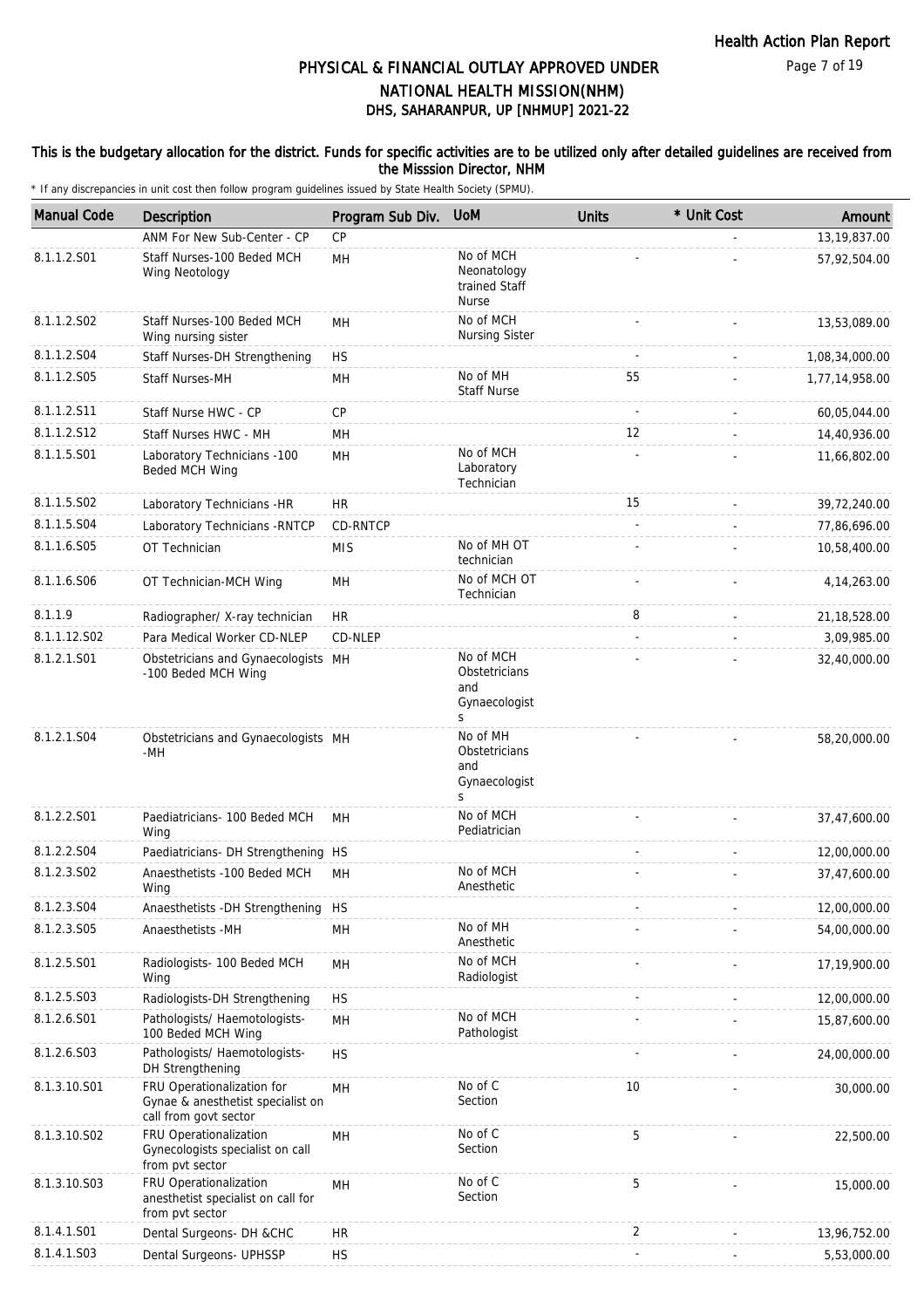### This is the budgetary allocation for the district. Funds for specific activities are to be utilized only after detailed guidelines are received from the Misssion Director, NHM

| <b>Manual Code</b> | Description                                                | Program Sub Div.  | <b>UoM</b>                     | <b>Units</b>   | * Unit Cost | Amount         |
|--------------------|------------------------------------------------------------|-------------------|--------------------------------|----------------|-------------|----------------|
| 8.1.5.S02          | Medical Officers - DH<br>Strengthening                     | <b>HS</b>         |                                |                |             | 23,13,000.00   |
| 8.1.5.S03          | Medical Officers -MH                                       | MH                | No of MH LMO                   |                |             | 22,89,000.00   |
| 8.1.5.S06          | Medical Officers -CD-RNTCP                                 | <b>CD-RNTCP</b>   |                                |                |             | 7,20,000.00    |
| 8.1.6.1            | <b>AYUSH MOs</b>                                           | AYUSH             |                                | 32             |             | 1,63,06,142.00 |
| 8.1.6.2            | Pharmacist - AYUSH                                         | <b>AYUSH</b>      |                                | 11             |             | 23,82,751.00   |
| 8.1.7.1.1          | MOs- AYUSH                                                 | <b>RBSK</b>       |                                | 41             |             | 1,79,80,608.00 |
| 8.1.7.1.2.S01      | MOs-MBBS                                                   | <b>RBSK</b>       |                                | $\mathbf{1}$   |             | 7,34,004.00    |
| 8.1.7.1.2.S02      | MOs-Dental MO/ BDS                                         | <b>RBSK</b>       |                                | 6              |             | 42,81,480.00   |
| 8.1.7.1.3          | <b>Staff Nurse</b>                                         | <b>RBSK</b>       |                                | 13             |             | 43,72,992.00   |
| 8.1.7.1.4          | ANM                                                        | <b>RBSK</b>       |                                | 11             |             | 19,35,576.00   |
| 8.1.7.1.5.S01      | Para Medical Worker                                        | <b>RBSK</b>       |                                | 20             |             | 48,44,160.00   |
| 8.1.7.1.5.S02      | Pharmacists                                                | <b>RBSK</b>       |                                | 4              |             | 3,67,286.00    |
| 8.1.8.1            | <b>Medical Officers</b>                                    | <b>CH</b>         | No. of Mos                     | $\mathbf{1}$   |             | 3,60,000.00    |
| 8.1.8.2            | <b>Staff Nurse</b>                                         | CH                | No. of SNs                     | 4              |             | 15,13,008.00   |
| 8.1.8.3            | Cook cum caretaker                                         | CH                | No. of Cook<br>cum Caretaker   | 2              |             | 3,08,551.00    |
| 8.1.8.5            | Feeding demonstrator for NRC                               | CH                | No. of FDs                     | $\mathbf{1}$   |             | 3,04,454.00    |
| 8.1.9.1.S01        | Paediatrician SNCU-CH                                      | <b>CH</b>         | No. of<br>Peadiatrician        | 3              |             | 60,00,000.00   |
| 8.1.9.3.S01        | Staff Nurse - SNCU/KMC                                     | CH                | No. of SNs                     | 28             |             | 66,29,252.00   |
| 8.1.9.3.SO2        | Staff Nurse -NBSU                                          | <b>CH</b>         | No. of SNs                     | 9              |             | 23,80,298.00   |
| 8.1.9.6.S02        | Others- SNCU Staff (Ward<br>Aaya/ Cleaner/ Security Guard) | CH                |                                | 18             |             | 23,75,905.00   |
| 8.1.9.6.S03        | Others- SNCU Staff DEO                                     | CH                | no. of Posts                   | $\mathbf{1}$   |             | 2,52,007.00    |
| 8.1.10.3.S01       | Staff Nurses - DH Strengthening                            | <b>HS</b>         |                                |                |             | 50,40,000.00   |
| 8.1.10.3.S02       | Staff Nurses Incharge - DH<br>Strengthening                | <b>HS</b>         |                                |                |             | 3,84,000.00    |
| 8.1.12.1           | Mid-level Service Provider                                 | <b>CP</b>         |                                |                |             | 94,28,190.00   |
| 8.1.12.2           | Performance incentive for Mid-<br>level service providers  | <b>CP</b>         | No. of HWC-<br>CHO             |                | 15,000.00   | 69,75,000.00   |
| 8.1.13.1.S02       | Counsellor -RKSK                                           | <b>RKSK</b>       |                                | 2              |             | 5,60,731.00    |
| 8.1.13.1.S03       | Counsellor - RMNCHA-FW                                     | FP                | No of<br>Counsellors/m<br>onth | 1              | 15,073.00   | 2,13,968.00    |
| 8.1.13.1.S04       | Counsellor - RNTCP                                         | <b>CD-RNTCP</b>   |                                |                |             | 98,600.00      |
| 8.1.13.5           | Audiometrician/ Audiologist-<br>NCD-NPPCD                  | NCD-NPPCD         |                                |                |             | 5,02,950.00    |
| 8.1.13.10          | TBHV-CD-RNTCP                                              | CD-RNTCP          |                                |                |             | 38,63,172.00   |
| 8.1.13.18          | Audiometrics Asstt.NCD-NPPCD                               | NCD-NPPCD         |                                |                |             | 2,62,900.00    |
| 8.1.13.19          | Instructor for Hearing Imapired<br>Children-NCD-NPPCD      | NCD-NPPCD         |                                |                |             | 1,80,000.00    |
| 8.1.13.22.S03      | Dietician/ Nutritionist UPHSSP                             | <b>HS</b>         |                                |                |             | 4,08,870.00    |
| 8.1.13.22.S06      | OT Technician UPHSSP                                       | <b>HS</b>         |                                |                |             | 5,08,258.00    |
| 8.1.13.22.S07      | Rogi Sahayata Kendra Manager                               | QA                |                                | $\overline{2}$ |             | 4,65,600.00    |
| 8.1.13.22.S09      | <b>Staff Nurse UPHSSP</b>                                  | <b>HS</b>         |                                |                |             | 1,18,82,366.00 |
| 8.1.13.22.S10      | X-Ray Technician UPHSSP                                    | <b>HS</b>         |                                |                |             | 5,08,258.00    |
| 8.1.13.22.S12      | Physiotherapist UPHSSP                                     | <b>HS</b>         |                                |                |             | 5,81,805.00    |
| 8.1.13.22.S13      | Rogi Sahayata Kendra Operator                              | QA                |                                | 2              |             | 3,48,618.00    |
| 8.1.13.22.S14      | Ward Aaya/Boy UPHSSP                                       | <b>HS</b>         |                                |                |             | 18,13,502.00   |
| 8.1.14.1.S01       | MO (Blood Bank)                                            | <b>BLOOD CELL</b> |                                |                |             | 16,63,000.00   |
| 8.1.14.1.S02       | MO (BCTV)                                                  | <b>BLOOD CELL</b> |                                |                |             | 3,60,000.00    |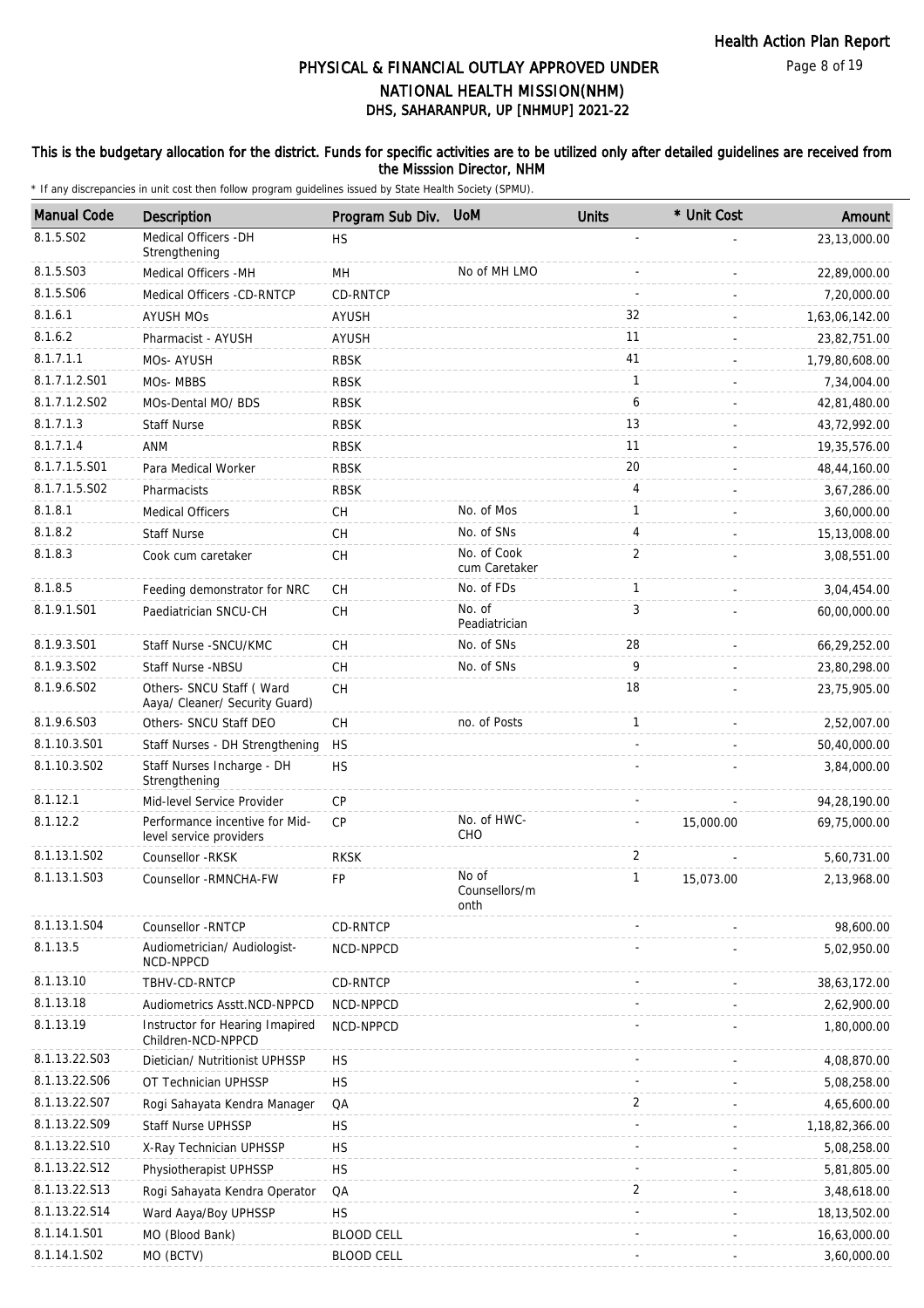Page 9 of 19

# DHS, SAHARANPUR, UP [NHMUP] 2021-22 PHYSICAL & FINANCIAL OUTLAY APPROVED UNDER NATIONAL HEALTH MISSION(NHM)

### This is the budgetary allocation for the district. Funds for specific activities are to be utilized only after detailed guidelines are received from the Misssion Director, NHM

| <b>Manual Code</b> | Description                                                                                  | Program Sub Div.  | <b>UOM</b>                      | <b>Units</b>   | * Unit Cost  | Amount       |
|--------------------|----------------------------------------------------------------------------------------------|-------------------|---------------------------------|----------------|--------------|--------------|
| 8.1.14.2           | <b>Staff Nurse</b>                                                                           | <b>BLOOD CELL</b> |                                 |                |              | 2,78,000.00  |
| 8.1.14.4.S01       | Lab Technician (BCTV)                                                                        | <b>BLOOD CELL</b> |                                 |                |              | 2,18,000.00  |
| 8.1.14.4.S02       | Lab Technician (BB)                                                                          | <b>BLOOD CELL</b> |                                 |                |              | 10,02,000.00 |
| 8.1.14.5.S02       | Others-Lab Technicians                                                                       | <b>BLOOD CELL</b> |                                 |                |              | 5,55,000.00  |
| 8.1.14.5.S03       | Others-Lab Attendant                                                                         | <b>BLOOD CELL</b> |                                 |                |              | 4,48,000.00  |
| 8.1.14.5.S04       | Others-Social Worker/PRO                                                                     | <b>BLOOD CELL</b> |                                 |                |              | 4,56,000.00  |
| 8.1.14.5.S05       | Others-Lab Attendant - BSU                                                                   | <b>BLOOD CELL</b> |                                 |                |              | 2,24,000.00  |
| 8.1.14.5.S06       | Others-Lab Attendant - BCTV                                                                  | <b>BLOOD CELL</b> |                                 |                |              | 2,24,000.00  |
| 8.1.16.2.S01       | Cold Chain Handlers                                                                          | RI                |                                 |                |              | 4,21,798.00  |
| 8.1.16.2.S02       | Technician / Trfeigerator<br>Machinic                                                        | R <sub>l</sub>    |                                 |                |              | 3,06,508.00  |
| 8.1.16.6.S01       | Data Entry Operator BB                                                                       | <b>BLOOD CELL</b> |                                 |                |              | 2,26,000.00  |
| 8.1.16.7.S01       | Driver BCTV                                                                                  | <b>BLOOD CELL</b> |                                 |                |              | 2,84,000.00  |
| 8.1.16.7.S02       | Sweeper- NCD- Blood bank                                                                     | <b>BLOOD CELL</b> |                                 |                |              | 1,44,000.00  |
| 8.1.16.7.S03       | Sweeper-NCD-Blood Storage<br>Unit                                                            | <b>BLOOD CELL</b> |                                 |                |              | 1,44,000.00  |
| 8.1.16.7.S05       | Cleaner -NRC                                                                                 | CH                | no. of Posts                    | $\mathbf{1}$   |              | 1,78,831.00  |
| 8.1.16.7.S07       | Vaccine Store Keeper                                                                         | RI                |                                 |                |              | 4,68,859.00  |
| 8.4.1              | Additional Allowances/<br>Incentives to Medical Officers                                     | MH                |                                 | 13             |              | 3,12,000.00  |
| 8.4.5              | Performance reward if any                                                                    | FP                | No of Distrcts                  | 3              | 50,000.00    | 1,20,000.00  |
| 8.4.7              | Incentive to provider for PPIUCD FP<br>services @Rs 150 per PPIUCD<br>insertion              |                   | No of Cases                     | 2732           | 150.00       | 4,09,800.00  |
| 8.4.8              | Incentive to provider for PAIUCD FP<br>Services @Rs 150 per PAIUCD<br>insertion              |                   | No of Cases                     | 25             | 150.00       | 3,750.00     |
| 8.4.9              | Team based incentives for<br>Health & Wellness Centers<br>(H&WC Sub Center)                  | <b>CP</b>         | No of HWC                       |                | 11,000.00    | 51,15,000.00 |
| 8.4.10             | Team based incentives for<br>Health & Wellness Centers<br>(H&WC PHC)                         | <b>CP</b>         | No of HWC                       |                | 11,000.00    | 19,55,750.00 |
| 8.4.11             | Incentives under NVHCP for MO, CD-NVHCP<br>Pharmacist and LT                                 |                   |                                 |                |              | 2,54,100.00  |
| 8.4.12.S01         | HRP identification and follow up<br>for ANM                                                  | MH                | No of HRP                       | 1900           | 200.00       | 3,80,000.00  |
| 8.4.12.S03         | Performance based Incentives to FP<br>RMNCHA Counselors in Family<br>Planning                |                   | No of Cases                     | 95             | 50.00        | 4,750.00     |
| 8.4.12.S04         | RI Cold chain handlers incentive                                                             | RI                | Lumpsump                        | 16             | 2,400.00     | 4,60,800.00  |
| 9.2.1.1.7          | Training of Staff Nurses/ANMs /<br>LHVs in SBA                                               | Nursing           |                                 | 1              | 10,86,520.00 | 10,86,520.00 |
| 9.2.1.1.22         | Onsite Mentoring for DAKSHATA                                                                | Nursing           |                                 | 1              | 1,20,000.00  | 1,20,000.00  |
| 9.2.1.2.4          | Orienation activities on vitamin A CH<br>supplemenation and Anemia<br>Mukta Bharat Programme |                   | No of Batch                     | 29             |              | 1,03,736.00  |
| 9.2.1.2.5          | Child Death Review Trainings                                                                 | <b>CH</b>         | No of Batch                     | 7              | 28,000.00    | 1,96,000.00  |
| 9.2.1.2.20         | Orientation on National<br>Deworming Day                                                     | <b>RKSK</b>       | per participant                 | 224            | 100.00       | 4,48,320.00  |
| 9.2.1.3.2.S01      | Otr.Review/orientation meeting<br>at Block Level for ANM                                     | FP                | No of<br>Orientation<br>meeting | 44             | 1,000.00     | 44,000.00    |
| 9.2.1.3.2.S02      | Otr.Review/orientation meeting<br>of ASHA/ANM OF 20 Urban<br>District at Districts Level     | <b>FP</b>         | No of<br>Orientation<br>meeting | 12             | 2,000.00     | 96,000.00    |
| 9.2.1.3.17         | Training of Medical officers<br>(PPIUCD insertion training)                                  | FP                | No of Batch                     | $\overline{2}$ | 1,41,625.00  | 2,83,250.00  |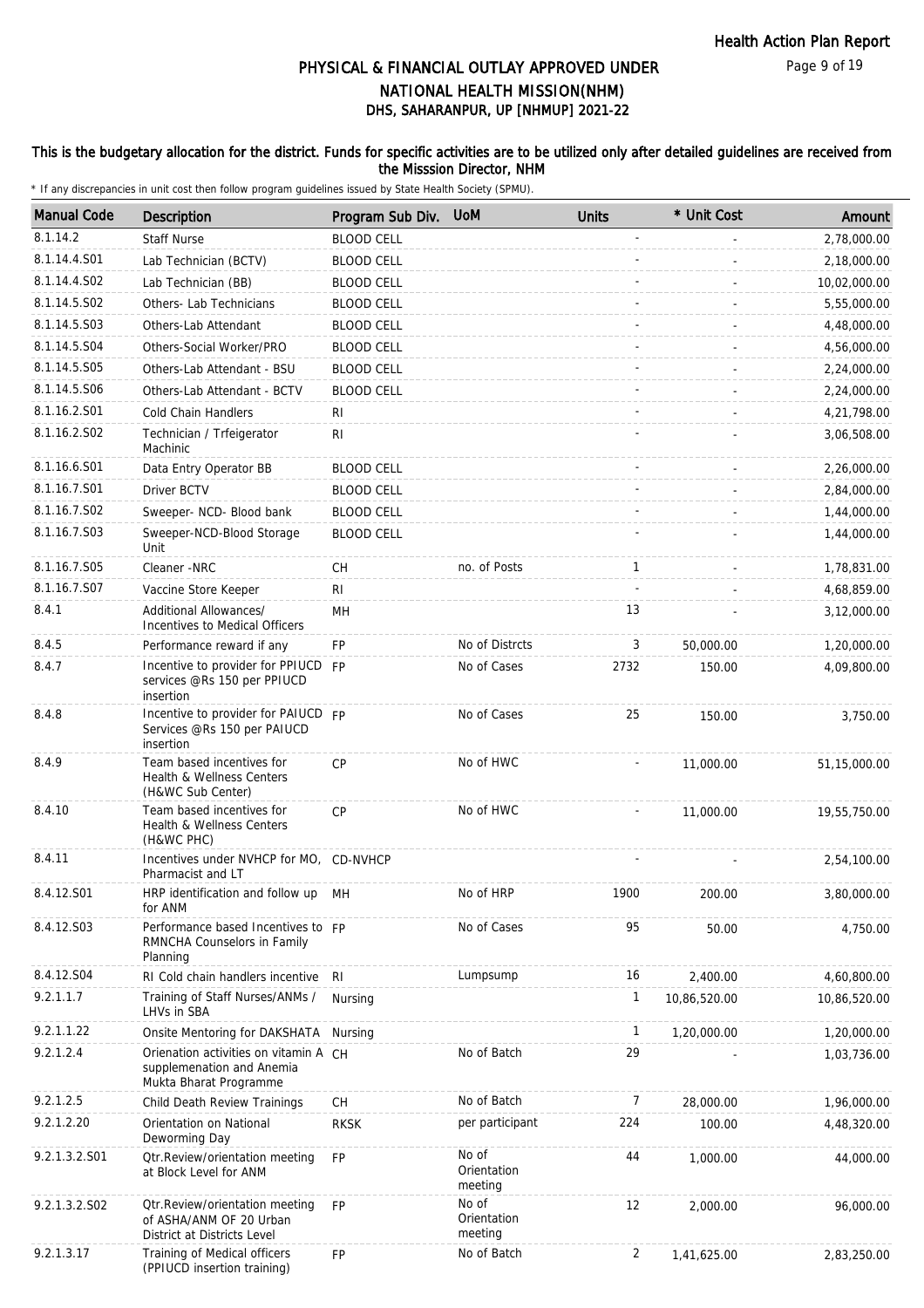Page 10 of 19

# DHS, SAHARANPUR, UP [NHMUP] 2021-22 PHYSICAL & FINANCIAL OUTLAY APPROVED UNDER NATIONAL HEALTH MISSION(NHM)

#### This is the budgetary allocation for the district. Funds for specific activities are to be utilized only after detailed guidelines are received from the Misssion Director, NHM

| <b>Manual Code</b> | <b>Description</b>                                                                                             | Program Sub Div. | <b>UoM</b>            | <b>Units</b> | * Unit Cost | Amount       |
|--------------------|----------------------------------------------------------------------------------------------------------------|------------------|-----------------------|--------------|-------------|--------------|
| 9.2.1.3.19         | Training of Nurses (Staff<br>Nurse/LHV/ANM) (PPIUCD<br>insertion training)                                     |                  | No of batches         | 5            | 85,550.00   | 4,28,625.00  |
| 9.2.1.3.23         | Training of Medical officers<br>(Injectible Contraceptive<br>Trainings)                                        | <b>FP</b>        | No of Batch           | $\mathbf{1}$ | 41,800.00   | 41,800.00    |
| 9.2.1.3.24         | Training of AYUSH doctors<br>(Injectible Contraceptive<br>Trainings)                                           | <b>FP</b>        | No of Batch           | $\mathbf{1}$ | 22,800.00   | 22,800.00    |
| 9.2.1.3.25         | Training of Nurses (Staff<br>Nurse/LHV/ANM) (Injectible<br>Contraceptive Trainings)                            | <b>FP</b>        | No of Batch           | $\mathbf{1}$ | 35,800.00   | 35,800.00    |
| 9.2.1.3.27.S01     | FP-LMIS training-Urban Staffs<br>and others                                                                    | <b>FP</b>        |                       | $\mathbf{1}$ | 46,900.00   | 46,900.00    |
| 9.2.1.3.27.S02     | FP-LMIS training- ASHA Sangni<br>Refresher                                                                     | <b>FP</b>        |                       | 3            | 4,900.00    | 14,700.00    |
| 9.2.1.4.13.C       | Any other (please specify) Kishor RKSK<br>Swasyhya Manch                                                       |                  | No of Events          | 24           | 5,000.00    | 1,20,000.00  |
| 9.2.1.7.1.S01      | Training under Immunisation-<br><b>CCH</b>                                                                     | R <sub>1</sub>   | Lumpsump              |              |             | 64,200.00    |
| 9.2.1.7.1.S02      | Training under Immunisation-<br>Data Handler                                                                   | R <sub>1</sub>   | Lumpsump              |              |             | 9,500.00     |
| 9.2.1.7.1.S03      | Training under Immunisation-<br><b>Health Worker</b>                                                           | <b>RI</b>        | Lumpsump              |              |             | 7,85,400.00  |
| 9.2.2.6.1          | Quality Assurance Training<br>(including training for internal<br>assessors at State and District<br>levels)   | QA               | No of Batch           | $\mathbf{1}$ |             | 75,000.00    |
| 9.2.2.6.3          | Kayakalp Trainings                                                                                             | QA               | <b>Districts</b>      | $\mathbf{1}$ | 33,000.00   | 33,000.00    |
| 9.2.2.7.2          | Training cum review meeting for MIS<br>HMIS & MCTS at District level                                           |                  | No of<br>Participants |              |             | 53,460.00    |
| 9.2.2.7.3          | Training cum review meeting for MIS<br>HMIS & MCTS at Block level                                              |                  | No of<br>Participants |              |             | 2,67,000.00  |
| 9.2.2.7.4          | Training cum review meeting for MIS<br>HMIS & MCTS at Division Level                                           |                  | No of<br>Participants |              |             | 15,000.00    |
| 9.2.2.8.1          | Training on CPCH for CHOs                                                                                      | Nursing          | Lumpsump              | $\mathbf{1}$ |             | 56,13,000.00 |
| 9.2.2.8.2          | Multi-skilling of ASHA, MPW ay<br>HWCs (SHC & PHC)                                                             | CP               | Lumpsump              |              |             | 19,90,000.00 |
| 9.2.2.8.5.S01      | Training of MPW and Asha                                                                                       | CP               |                       |              |             | 3,50,000.00  |
| 9.2.2.8.5.S02      | Training of MO and SN                                                                                          | СP               |                       |              |             | 6,12,500.00  |
| 9.2.2.8.5.S03      | Cost of Yoga Sessions                                                                                          | <b>CP</b>        |                       |              |             | 5,63,250.00  |
| 9.2.3.1.1          | Medical Officers (1 day)                                                                                       | CD-IDSP          |                       |              |             | 82,800.00    |
| 9.2.3.1.5          | Data Managers (2days)                                                                                          | CD-IDSP          |                       |              |             | 18,400.00    |
| 9.2.3.1.7          | ASHA & MPWs, AWW &<br>Community volunteers (1 day)                                                             | CD-IDSP          |                       |              |             | 30,000.00    |
| 9.2.3.2.1          | Training / Capacity Building<br>(Malaria)                                                                      | CD-NVBDCP        |                       |              |             | 46,200.00    |
| 9.2.3.4.1          | Trainings under RNTCP                                                                                          | CD-RNTCP         |                       |              |             | 4,40,000.00  |
| 9.2.3.4.2          | CME (Medical Colleges)                                                                                         | CD-RNTCP         |                       |              |             | 50,000.00    |
| 9.2.3.5.5          | 1 day training of DEO of the<br>Treatment sites (MTC/TCs)                                                      | CD-NVHCP         |                       |              |             | 3,000.00     |
| 9.2.4.2.1          | Training of PHC Medical Officers,<br>Nurses, Paramedical Workers &<br>Other Health Staff working<br>under NMHP | NCD-NMHP         | No of Distrcts        | $\mathbf{1}$ |             | 50,000.00    |
| 9.2.4.3.1          | Training of doctors and staff at<br>DH Level under NPHCE                                                       | NCD-NPHCE        |                       | $\mathbf{1}$ |             | 40,000.00    |
| 9.2.4.4.1          | Trainings for District Tobacco<br>Control Centre                                                               | NCD-NTCP         |                       | $\mathbf{1}$ |             | 1,00,000.00  |
| 9.2.4.5.2          | District NCD Cell                                                                                              | NCD-NPCDCS       |                       | $\mathbf{1}$ |             | 2,00,000.00  |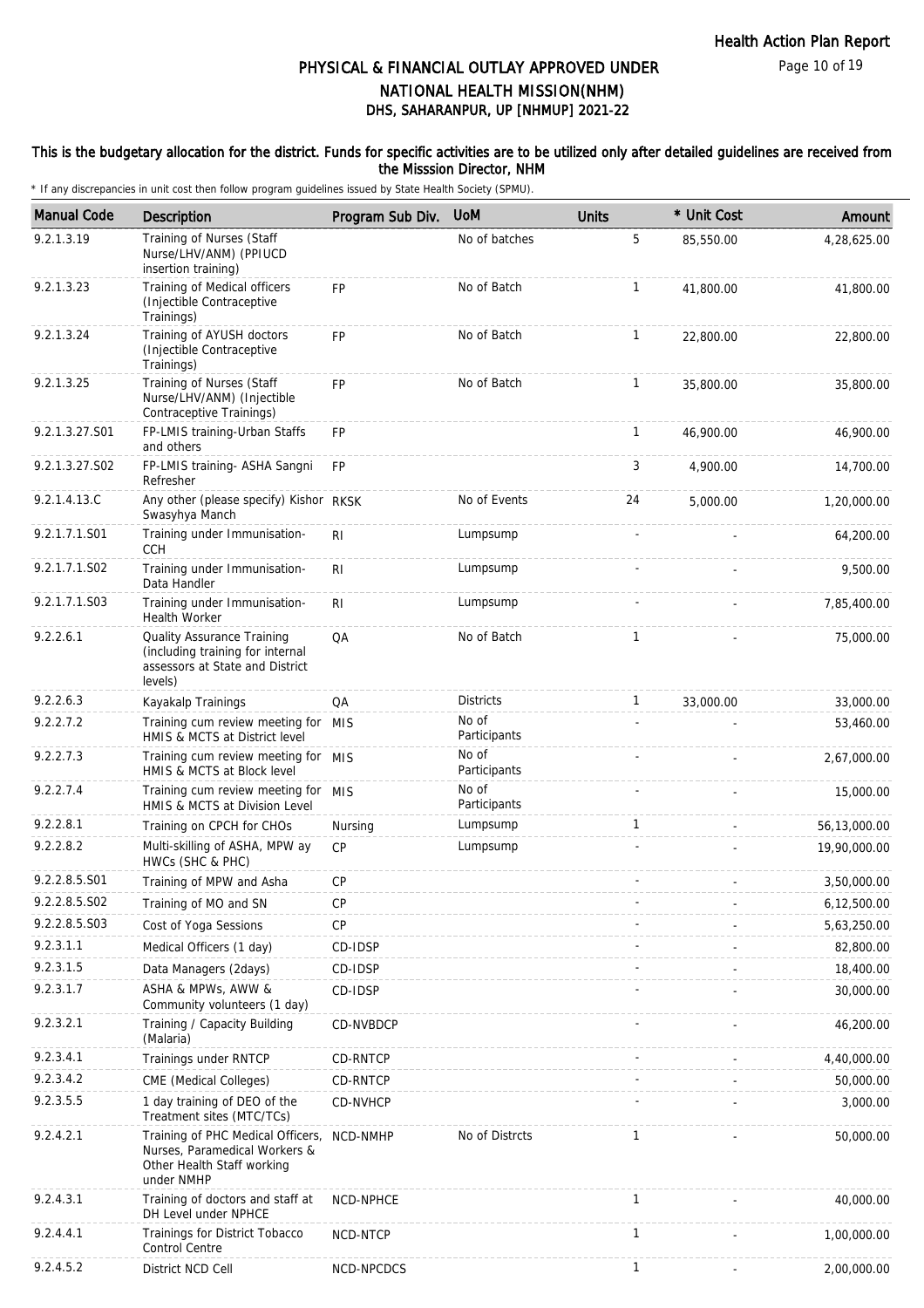Page 11 of 19

# DHS, SAHARANPUR, UP [NHMUP] 2021-22 PHYSICAL & FINANCIAL OUTLAY APPROVED UNDER NATIONAL HEALTH MISSION(NHM)

#### This is the budgetary allocation for the district. Funds for specific activities are to be utilized only after detailed guidelines are received from the Misssion Director, NHM

| <b>Manual Code</b> | <b>Description</b>                                                                                                                                          | Program Sub Div.  | <b>UoM</b>         | <b>Units</b> | * Unit Cost | Amount       |
|--------------------|-------------------------------------------------------------------------------------------------------------------------------------------------------------|-------------------|--------------------|--------------|-------------|--------------|
| 9.2.4.9            | Trainings of Medical Officers,<br>Health Workers and Programme<br>officers under NPCCHH                                                                     | NCD-NPCCHH        |                    | $\mathbf{1}$ |             | 70,000.00    |
| 9.5.29.13.S04.02   | Scaling up Nurse Mentoring<br>Program Honorarium                                                                                                            | Nursing           |                    | $\mathbf{1}$ |             | 6,60,000.00  |
| 9.5.29.13.S04.03   | Scaling up Nurse Mentoring<br>Program Yearly TA DA                                                                                                          | Nursing           |                    | $\mathbf{1}$ |             | 33,000.00    |
| 9.5.29.13.S04.04   | Scaling up Nurse Mentoring<br>Program Register                                                                                                              | Nursing           |                    | $\mathbf{1}$ |             | 2,750.00     |
| 9.2.3.6.1          | Trainings of Medical Officers and CD-NRCP<br>Health Workers under NRCP                                                                                      |                   |                    |              |             | 72,450.00    |
| 10.1.1.S01         | Community Base Maternal death MH<br>Review                                                                                                                  |                   | No of CBMDR        | 207          |             | 1,24,200.00  |
| 10.1.1.S02         | Incentive for Ist Responder<br>Maternal Death                                                                                                               | MН                | No of<br>Responder | 62           |             | 62,000.00    |
| 10.1.2             | Child Death Review                                                                                                                                          | CH                | No of Distrcts     | 1            |             | 10,94,700.00 |
| 10.3.1.2           | Sentinel surveillance Hospital<br>recurrent                                                                                                                 | CD-NVBDCP         |                    |              |             | 1,00,000.00  |
| 11.1.2.4.S01       | Celebration of New Born Care<br>Week                                                                                                                        | <b>IEC</b>        | No of Distrcts     |              | 25,000.00   | 25,000.00    |
| 11.1.2.4.S02       | Celebration of Breastfeeding<br>Week                                                                                                                        | IEC               |                    |              | 40,000.00   | 40,000.00    |
| 11.2.1.1           | Media Mix of Mid Media/ Mass<br>Media                                                                                                                       | IEC               |                    | 12           |             | 1,30,000.00  |
| 11.1.3.1           | Media Mix of Mid Media/ Mass<br>Media                                                                                                                       | IEC               |                    |              |             | 33,000.00    |
| 11.1.3.3           | IEC & promotional activities for<br>World Population Day<br>celebration                                                                                     | <b>FP</b>         | No of Events       | 12           |             | 1,79,000.00  |
| 11.1.3.4           | IEC & promotional activities for<br>Vasectomy Fortnight celebration                                                                                         | <b>FP</b>         | No of Events       | 12           |             | 1,19,000.00  |
| 11.1.3.6           | Any Other IEC/BCC activities FP                                                                                                                             | <b>IEC</b>        |                    |              |             | 25,740.00    |
| 11.1.5.2           | Any other IEC/BCC activities<br>(Wall Painting, Banner & Poster)                                                                                            | R <sub>l</sub>    | Lumpsump           |              |             | 2,51,370.00  |
| 11.1.6.1.S01       | Creating awareness on declining<br>sex ratio issue (PNDT)- Block<br>Level                                                                                   | <b>FP</b>         | No of Events       | 11           | 10,000.00   | 1,10,000.00  |
| 11.1.6.1.S02       | Creating awareness on declining FP<br>sex ratio issue (PNDT)- District<br>Level                                                                             |                   | No of Events       | $\mathbf{1}$ | 25,000.00   | 25,000.00    |
| 11.1.6.1.S03       | Creating awareness on declining FP<br>sex ratio issue (PNDT)-Division<br>Level                                                                              |                   | No of Events       | $\mathbf{1}$ | 50,000.00   | 50,000.00    |
| 11.1.7.1           | Health Education & Publicity for<br><b>NIDDCP</b>                                                                                                           | <b>NCD-NIDDCP</b> | <b>Districts</b>   |              |             | 13,000.00    |
| 11.10.1.S04        | <b>VBD Promotional Activities</b>                                                                                                                           | <b>BLOOD CELL</b> |                    |              |             | 30,000.00    |
| 11.2.4             | IEC activities for Health &<br>Wellness centre (H&WC)                                                                                                       | CP                |                    |              |             | 67,25,000.00 |
| 11.3.4             | IEC/BCC under NRCP: Rabies<br>Awareness and DO'S and Don'ts<br>in the event of Animal Bites                                                                 | CD-NRCP           |                    |              |             | 4,04,472.00  |
| 11.3.6             | <b>IEC/BCC under NVHCP</b>                                                                                                                                  | CD-NVHCP          |                    |              |             | 40,000.00    |
| 11.4.6             | IEC/BCC under NOHP                                                                                                                                          | NCD-NPCDCS        |                    | 1            |             | 5,00,000.00  |
| 11.4.7             | <b>IEC on Climate Sensitive</b><br>Diseases at Block, District and<br>State level - Air pollution, Heat<br>and other relevant Climate<br>Sensitive diseases | NCD-NPCCHH        |                    | 1            |             | 1,00,000.00  |
| 11.2.7.4           | Places covered with hoardings/<br>bill boards/ signage etc.                                                                                                 | <b>IEC</b>        |                    |              | 4,500.00    | 5,94,000.00  |
| 11.2.7.5           | Usage of Folk media such as                                                                                                                                 | <b>IEC</b>        |                    |              |             | 1,98,000.00  |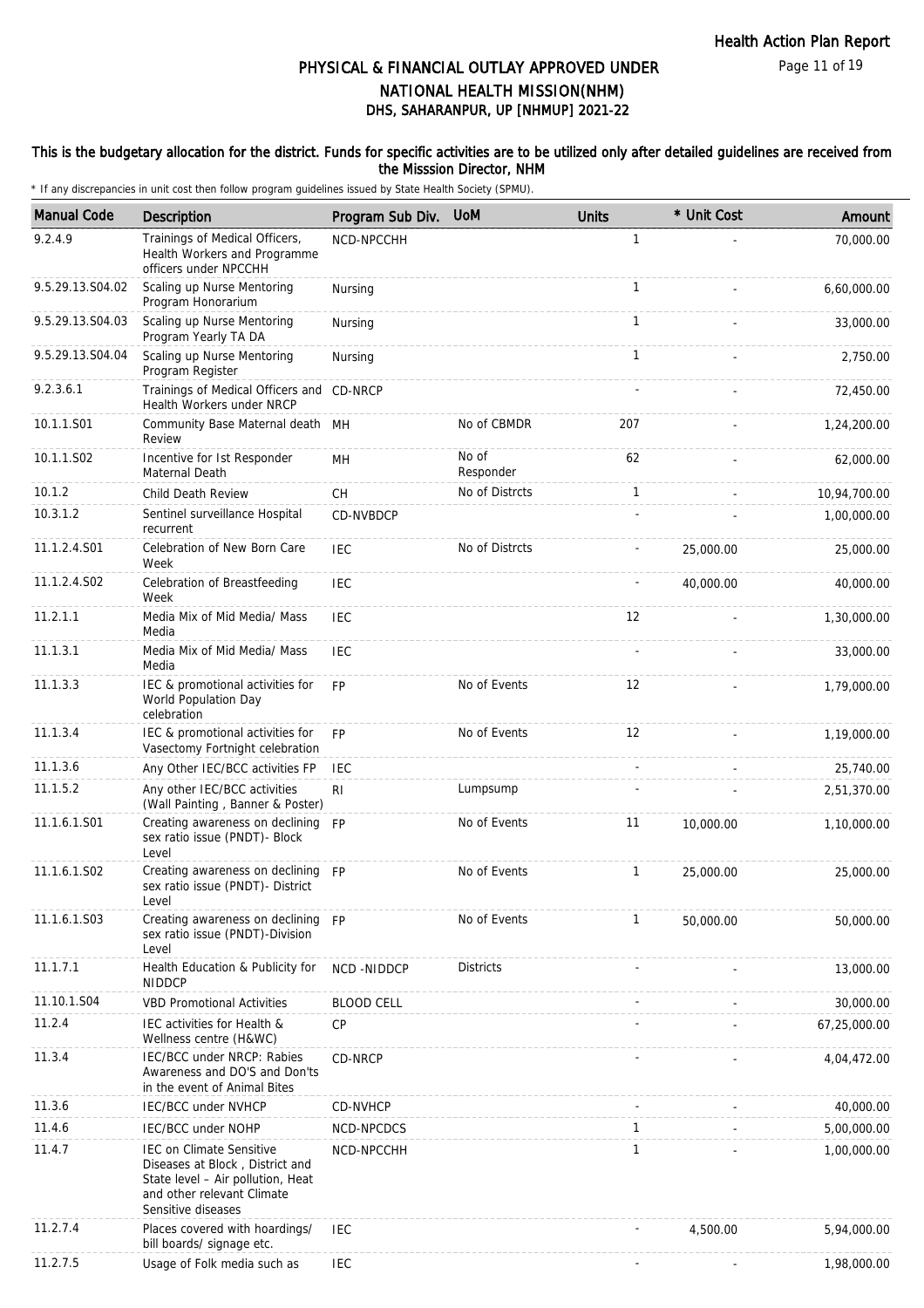#### This is the budgetary allocation for the district. Funds for specific activities are to be utilized only after detailed guidelines are received from the Misssion Director, NHM

| <b>Manual Code</b> | Description                                                                                                                                                | Program Sub Div. UoM |                               | <b>Units</b>   | * Unit Cost | Amount       |
|--------------------|------------------------------------------------------------------------------------------------------------------------------------------------------------|----------------------|-------------------------------|----------------|-------------|--------------|
|                    | Nukkad Natak/ mobile audio<br>visual services/ local radio etc.                                                                                            |                      |                               |                |             |              |
| 11.2.7.7           | State-level IEC Campaigns/Other IEC<br><b>IEC Campaigns</b>                                                                                                |                      |                               |                |             | 2,85,000.00  |
| 11.3.1.1           | <b>IEC/BCC</b> for Malaria                                                                                                                                 | CD-NVBDCP            |                               |                |             | 35,000.00    |
| 11.3.1.2           | IEC/BCC for Social mobilization<br>(Dengue and Chikungunya)                                                                                                | CD-NVBDCP            |                               |                |             | 20,000.00    |
| 11.3.1.3           | IEC/BCC specific to J.E. in<br>endemic areas                                                                                                               | CD-NVBDCP            |                               |                |             | 50,000.00    |
| 11.3.2.1           | IEC/BCC: Mass media, Outdoor<br>media, Rural media, Advocacy<br>media for NLEP                                                                             | CD-NLEP              |                               |                |             | 98,000.00    |
| 11.3.3.1           | ACSM (State & district)                                                                                                                                    | CD-RNTCP             |                               |                |             | 2,10,000.00  |
| 11.3.3.2           | TB Harega Desh Jeetega<br>Compaign                                                                                                                         | CD-RNTCP             |                               |                |             | 45,000.00    |
| 11.4.2.1           | Translation of IEC material and<br>distribution                                                                                                            | NCD-NMHP             | No of Distrcts                | $\mathbf{1}$   |             | 4,00,000.00  |
| 11.4.3.2           | Celebration of days-ie<br>International Day for older<br>persons                                                                                           | NCD-NPHCE            |                               | $\mathbf{1}$   |             | 2,00,000.00  |
| 11.4.4.1           | <b>IEC/SBCC for NTCP</b>                                                                                                                                   | NCD-NTCP             |                               | 1              |             | 7,00,000.00  |
| 11.4.5.2           | <b>IEC/BCC for District NCD Cell</b>                                                                                                                       | NCD-NPCDCS           | No of Distrcts                | $\mathbf{1}$   |             | 3,00,000.00  |
| 11.4.5.3           | IEC/BCC activities for Universal<br>Screening of NCDs                                                                                                      | NCD-NPCDCS           | No of Sub<br>Centre           | $\mathbf{1}$   |             | 16,90,000.00 |
| 11.4.9.1.1         | <b>IEC for NPPCD</b>                                                                                                                                       | NCD-NPPCD            | Lumpsump                      |                |             | 1,00,000.00  |
| 11.2.7.2           | <b>Targeting Naturally Occurring</b><br>Gathering of People/ Health Mela                                                                                   | <b>IEC</b>           |                               |                |             | 5,91,000.00  |
| 11.4.10.1          | <b>IEC for DH</b>                                                                                                                                          | NCD-NPCDCS           |                               | $\mathbf{1}$   |             | 1,00,000.00  |
| 12.1.1.1           | Printing of MDR formats                                                                                                                                    | MH                   | No of format                  | 230            |             | 6,900.00     |
| 12.1.1.2           | Printing of MCP cards, safe<br>motherhood booklets etc.                                                                                                    | MН                   | No of MCP<br>card             | 126600         |             | 21,52,200.00 |
| 12.1.1.3           | Printing of labor room registers<br>and casesheets/ LaQshya related<br>printing                                                                            | MH                   | No of Case<br>sheet           | 37600          |             | 3,76,000.00  |
| 12.1.1.4           | Printing cost for MAA<br>programme                                                                                                                         | <b>CH</b>            | No of Distrcts                | $\mathbf{1}$   |             | 34,608.00    |
| 12.1.1.5           | Any other (Printing of CAC<br>Format)                                                                                                                      | <b>FP</b>            | No of format                  | 375            |             | 56,250.00    |
| 12.1.2.4           | Printing of Child Death Review<br>formats                                                                                                                  | <b>CH</b>            | No of format                  | 101550         |             | 50,775.00    |
| 12.1.2.5           | Printing of compliance cards and CH<br>reporting formats for National<br>Iron Plus Initiative-for 6-59<br>months age group and for 5-10<br>years age group |                      | No of Register<br>/ Formats   | $\mathbf{1}$   |             | 37,492.00    |
| 12.1.2.6           | Printing of IEC materials and<br>reporting formats etc. for<br>National Deworming Day                                                                      | <b>RKSK</b>          |                               | 17148          |             | 9,62,080.00  |
| 12.1.2.7           | Printing of IEC Materials and<br>monitoring formats for IDCF                                                                                               | <b>CH</b>            | No of Distrcts                | $\mathbf{1}$   |             | 1,18,000.00  |
| 12.1.2.10          | Printing (SNCU data<br>management)                                                                                                                         | CH                   | No of Units                   | $\overline{2}$ |             | 2,00,000.00  |
| 12.1.2.11          | Printing of HBNC referral cards<br>and other formats                                                                                                       | CH                   | No of format                  | 664499         |             | 3,32,250.00  |
| 12.1.3.3           | Printing of FP Manuals,<br>Guidelines, etc.                                                                                                                | FP                   | Lumpsump                      | $\mathbf{1}$   |             | 2,39,760.00  |
| 12.1.6.1           | Printing and dissemination of<br>Immunization cards, tally sheets,<br>monitoring forms etc.                                                                | R <sub>l</sub>       | No of<br><b>Benificieries</b> | 123661         |             | 12,36,610.00 |
| 12.3.4             |                                                                                                                                                            |                      |                               |                |             |              |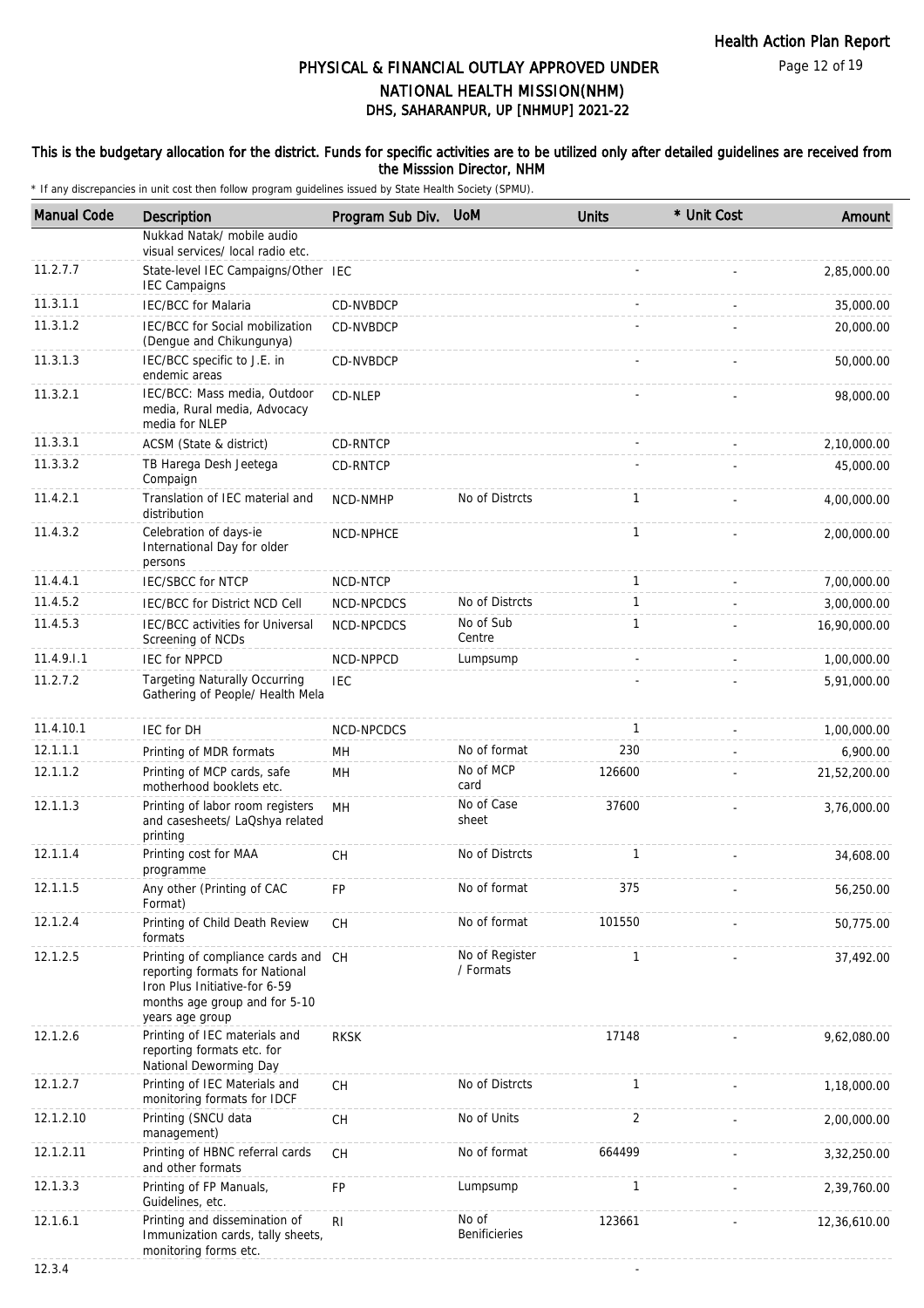Page 13 of 19

# DHS, SAHARANPUR, UP [NHMUP] 2021-22 PHYSICAL & FINANCIAL OUTLAY APPROVED UNDER NATIONAL HEALTH MISSION(NHM)

#### This is the budgetary allocation for the district. Funds for specific activities are to be utilized only after detailed guidelines are received from the Misssion Director, NHM

| <b>Manual Code</b> | <b>Description</b>                                                                  | Program Sub Div.  | <b>UoM</b>         | <b>Units</b> | * Unit Cost | Amount       |
|--------------------|-------------------------------------------------------------------------------------|-------------------|--------------------|--------------|-------------|--------------|
|                    | Printing for formats/registers<br>under NVHCP                                       | CD-NVHCP          |                    |              |             | 11,000.00    |
| 12.3.5.1           | Printing of form P,L, S under<br>IDSP progrm                                        | CD-IDSP           |                    |              |             | 74,672.00    |
| 12.3.6             | Printing fo formats for<br>monitoring and surrveilence<br><b>NRCP</b>               | CD-NRCP           |                    |              |             | 76,120.00    |
| 12.2.8.S02         | Printing of Sub Centre and<br><b>VHSNC Register</b>                                 | <b>CP</b>         |                    |              |             | 1,76,130.00  |
| 12.2.2.1           | Printing of ASHA diary                                                              | <b>CP</b>         | No of ASHA &<br>AF |              |             | 5,12,925.00  |
| 12.2.2.2           | Printing of ASHA Modules and<br>formats                                             | CP                | Lumpsump           |              |             | 1,16,935.00  |
| 12.2.2.3           | Printing of CBAC format                                                             | CP                |                    |              |             | 29,41,720.00 |
| 12.2.3.1           | Printing of cards for screening of<br>children for hemoglobinopathies               | <b>BLOOD CELL</b> | Lumpsump           |              |             | 50,000.00    |
| 12.2.4.1           | Printing of HMIS Formats                                                            | <b>MIS</b>        | Lumpsump           |              |             | 84,960.00    |
| 12.2.4.3           | Printing of MCTS follow-up<br>formats/ services due list/ work<br>plan              | <b>MIS</b>        | No of ASHA         | 2695         |             | 97,016.00    |
| 12.2.5.1           | Printing Activites for Ayushman<br>Bharat H&WC                                      | <b>CP</b>         | No.of Register     |              |             | 29,850.00    |
| 12.3.1.3           | Printing of recording and<br>reporting forms/registers for<br>Malaria               | CD-NVBDCP         |                    |              |             | 25,000.00    |
| 12.3.2.1           | Printing works                                                                      | CD-NLEP           |                    |              |             | 25,000.00    |
| 12.3.3.1           | Printing (ACSM)                                                                     | CD-RNTCP          |                    |              |             | 4,90,000.00  |
| 12.3.3.2           | Printing                                                                            | CD-RNTCP          |                    |              |             | 3,90,000.00  |
| 12.4.4.1           | Printing of Challan Books under<br><b>NTCP</b>                                      | NCD-NTCP          |                    | $\mathbf{1}$ |             | 21,000.00    |
| 12.4.5.1           | Patient referral cards at PHC<br>Level                                              | NCD-NPCDCS        | No of PHC          | $\mathbf{1}$ |             | 1,32,500.00  |
| 12.4.5.2           | Patient referral cards at Sub-<br>centre level                                      | NCD-NPCDCS        |                    |              |             | 4,22,500.00  |
| 13.1.1.6           | Any Other                                                                           | QA                |                    | $\mathbf{1}$ |             | 3,00,000.00  |
| 13.2.1             | Assessments                                                                         | QA                | No of Units        |              | 8,000.00    | 24,000.00    |
| 13.2.2             | Kayakalp Awards                                                                     | QA                |                    | 6            |             | 6,00,000.00  |
| 14.1.1.3.S02       | Divisional Logistic Manager                                                         | FP                |                    | 1            |             | 5,29,200.00  |
| 14.2.3.S01         | Implementation of FP-LMIS<br>Division- Transportation Cost                          | FP                | Yearly             | 1            | 1,61,555.00 | 1,61,555.00  |
| 14.2.3.S02         | Implementation of FP-LMIS<br>District-Transportation Cost                           | <b>FP</b>         | Yearly             | 1            | 74,973.00   | 74,973.00    |
| 14.2.5             | Alternative Vaccine Delivery in<br>other areas                                      | R <sub>l</sub>    | No of Session      | 45600        | 90.00       | 41,04,000.00 |
| 14.2.6             | POL for vaccine delivery from<br>State to district and from district<br>to PHC/CHCs | R <sub>l</sub>    | <b>Districts</b>   | $\mathbf{1}$ | 2,00,000.00 | 2,00,000.00  |
| 14.2.7             | Cold chain maintenance                                                              | R <sub>l</sub>    | No of Points       |              |             | 37,000.00    |
| 14.2.11            | Vehicle Hiring (NTEP)                                                               | CD-RNTCP          |                    |              |             | 1,60,000.00  |
| 14.2.13            | Sample transportation cost<br>under NVHCP                                           | CD-NVHCP          |                    |              |             | 12,000.00    |
| 14.2.14.S01        | Other Oprational Cost for State,<br>Regional and District Drug Ware<br>Houses       | RI.               |                    |              |             | 17,37,148.00 |
| 15.4.2             | Reimbursement for cataract<br>operation for NGO and Private<br>Practitioners        | NCD-NPCB          | No of Cases        |              |             | 71,23,600.00 |
| 15.3.3.3           | Private Provider Incentive                                                          | CD-RNTCP          |                    |              |             | 15,79,200.00 |
| 15.3.1.2           | Inter-sectoral convergence                                                          | CD-NVBDCP         |                    |              |             | 7,000.00     |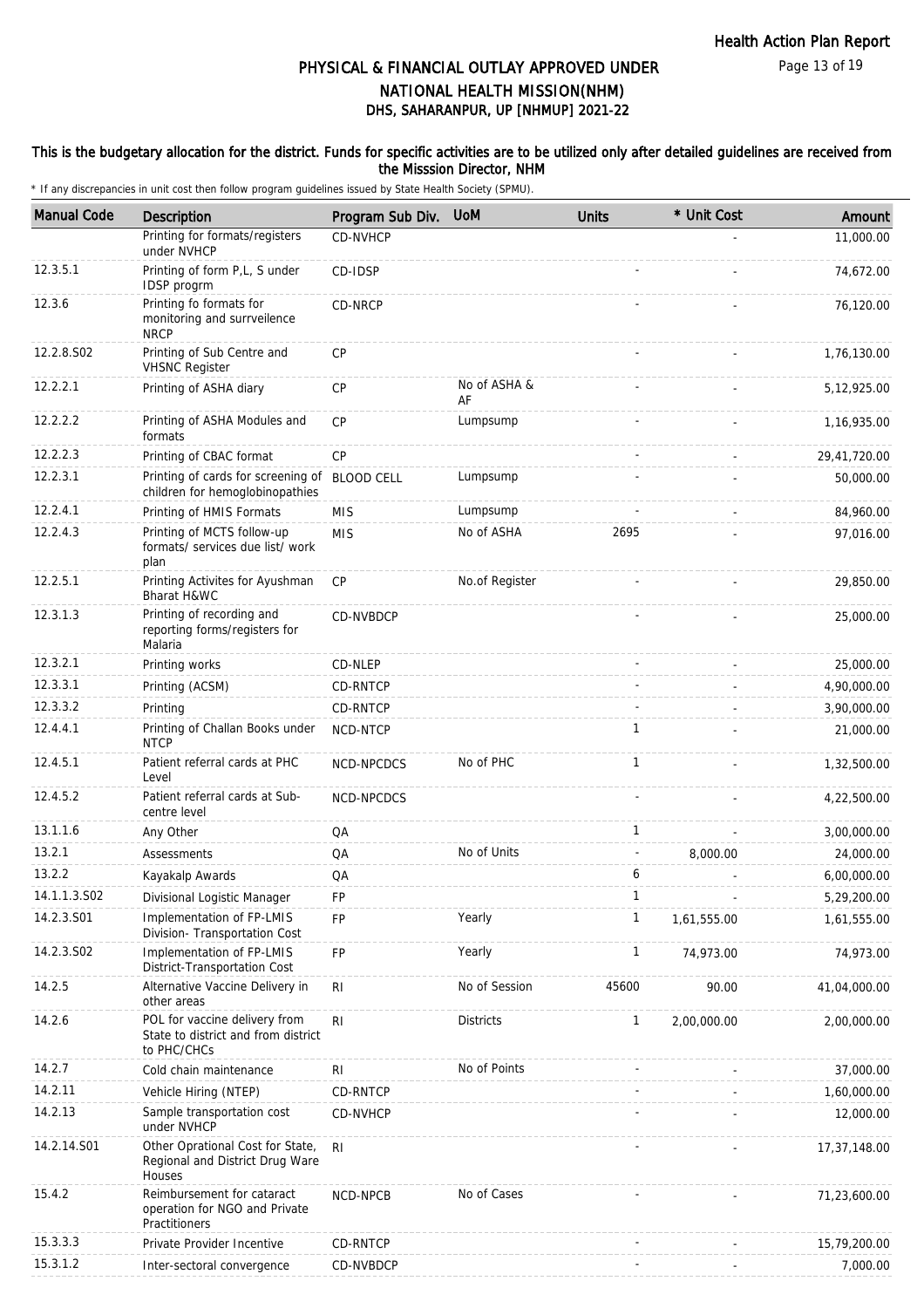### This is the budgetary allocation for the district. Funds for specific activities are to be utilized only after detailed guidelines are received from the Misssion Director, NHM

| <b>Manual Code</b> | Description                                                                                                                         | Program Sub Div. UoM |                                              | <b>Units</b> | * Unit Cost | Amount       |
|--------------------|-------------------------------------------------------------------------------------------------------------------------------------|----------------------|----------------------------------------------|--------------|-------------|--------------|
| 16.1.1.1.1         | State                                                                                                                               | PM                   |                                              | 33           |             | 9,900.00     |
| 16.1.1.4           | Prepare detailed operational plan RBSK<br>for RBSK across districts<br>(including cost of plan)                                     |                      | No of Block                                  | 11           | 500.00      | 5,500.00     |
| 16.1.1.6           | To develop micro plan at sub-<br>centre level                                                                                       | RI                   | No of Sub<br>Centre                          | 356          | 100.00      | 35,600.00    |
| 16.1.1.7           | For consolidation of micro plans<br>at block level                                                                                  | <b>RI</b>            | No of Block                                  | 14           | 1,000.00    | 14,000.00    |
| 16.1.2.1.6         | Review meetings/ workshops<br>under RKSK                                                                                            | <b>RKSK</b>          |                                              | 2            |             | 16,000.00    |
| 16.1.2.1.7         | RBSK Convergence/Monitoring<br>meetings                                                                                             | <b>RBSK</b>          | No of<br>Meetings                            | 3            | 500.00      | 16,500.00    |
| 16.1.2.1.14        | Quarterly review meetings<br>exclusive for RI at district level<br>with Block MOs, CDPO, and<br>other stake holders                 | RI                   | No. of<br>Participants                       | 240          |             | 24,000.00    |
| 16.1.2.1.15        | Quarterly review meetings<br>exclusive for RI at block level                                                                        | R <sub>l</sub>       | Lumpsump                                     |              |             | 46,000.00    |
| 16.1.2.1.16        | <b>IDSP Meetings</b>                                                                                                                | CD-IDSP              |                                              |              |             | 16,000.00    |
| 16.1.2.1.21        | Medical Colleges (Any meetings)                                                                                                     | CD-RNTCP             |                                              |              |             | 10,000.00    |
| 16.1.2.1.22        | Monthly meeting with the<br>hospital staff                                                                                          | NCD-NTCP             |                                              | 1            |             | 48,000.00    |
| 16.1.2.1.24        | Sensitization workshop/ Meeting<br>of the State Program Officers<br>and District level Health Officers                              | NCD-NPCCHH           |                                              | $\mathbf{1}$ |             | 25,000.00    |
| 16.1.2.1.28.S01    | District Level MDR Review<br>Meeting                                                                                                | MН                   | No of District<br>level MDR<br>meetings      | 6            |             | 18,000.00    |
| 16.1.2.1.28.S02    | Divisional Level MDR Review<br>Meeting                                                                                              | MH                   | No of<br>Divisional<br>Level MDR<br>Meetings | 4            |             | 40,000.00    |
| 16.1.2.2.3         | State/ District Quality Assurance<br>Unit (Monitoring & Supervision)                                                                | QA                   |                                              |              |             | 7,80,000.00  |
| 16.1.2.2.7         | Monitoring and supervision (JE/<br>AE)                                                                                              | CD-NVBDCP            |                                              |              |             | 3,36,000.00  |
| 16.1.2.2.12        | District NCD Cell                                                                                                                   | NCD-NPCDCS           |                                              | $\mathbf{1}$ |             | 2,00,000.00  |
| 16.1.2.2.13        | Supervision and Monitoring                                                                                                          | CD-RNTCP             |                                              |              |             | 7,00,000.00  |
| 16.1.2.2.16        | Monitoring and Surveillance<br>(review meetings, Travel) under<br><b>NRCP</b>                                                       | CD-NRCP              |                                              |              |             | 50,000.00    |
| 16.1.2.S01         | Operational Cost and Mobilty<br>Support for District FPLMIS<br>Managers                                                             | <b>FP</b>            | <b>Districts</b>                             | $\mathbf{1}$ |             | 1,92,000.00  |
| 16.1.3.1.1         | Mobility Support for SPMU/State                                                                                                     | МE                   |                                              |              |             | 1,14,000.00  |
| 16.1.3.1.4         | Mobility Costs for ASHA<br>Resource Centre/ASHA<br>Mentoring Group (Kindly Specify)                                                 | CP                   |                                              |              |             | 50,000.00    |
| 16.1.3.1.13        | Vehicle Operation (POL) (NTEP)                                                                                                      | CD-RNTCP             |                                              |              |             | 12,15,000.00 |
| 16.1.3.1.14        | Vehicle hiring (NTEP)                                                                                                               | CD-RNTCP             |                                              |              |             | 5,94,000.00  |
| 16.1.3.1.18.2      | Hiring of Operational Vehicle<br>under NTCP                                                                                         | NCD-NTCP             |                                              | 1            |             | 4,80,000.00  |
| 16.1.3.3.1         | PM activities for World<br>Population Day' celebration<br>(Only mobility cost): funds<br>earmarked for district level<br>activities | FP                   | No of Events                                 | $\mathbf{1}$ | 20,000.00   | 20,000.00    |
| 16.1.3.3.2         | PM activities for Vasectomy<br>Fortnight celebration (Only<br>mobility cost): funds earmarked<br>for district level activities      | <b>FP</b>            | No of Events                                 | $\mathbf{1}$ | 5,000.00    | 5,000.00     |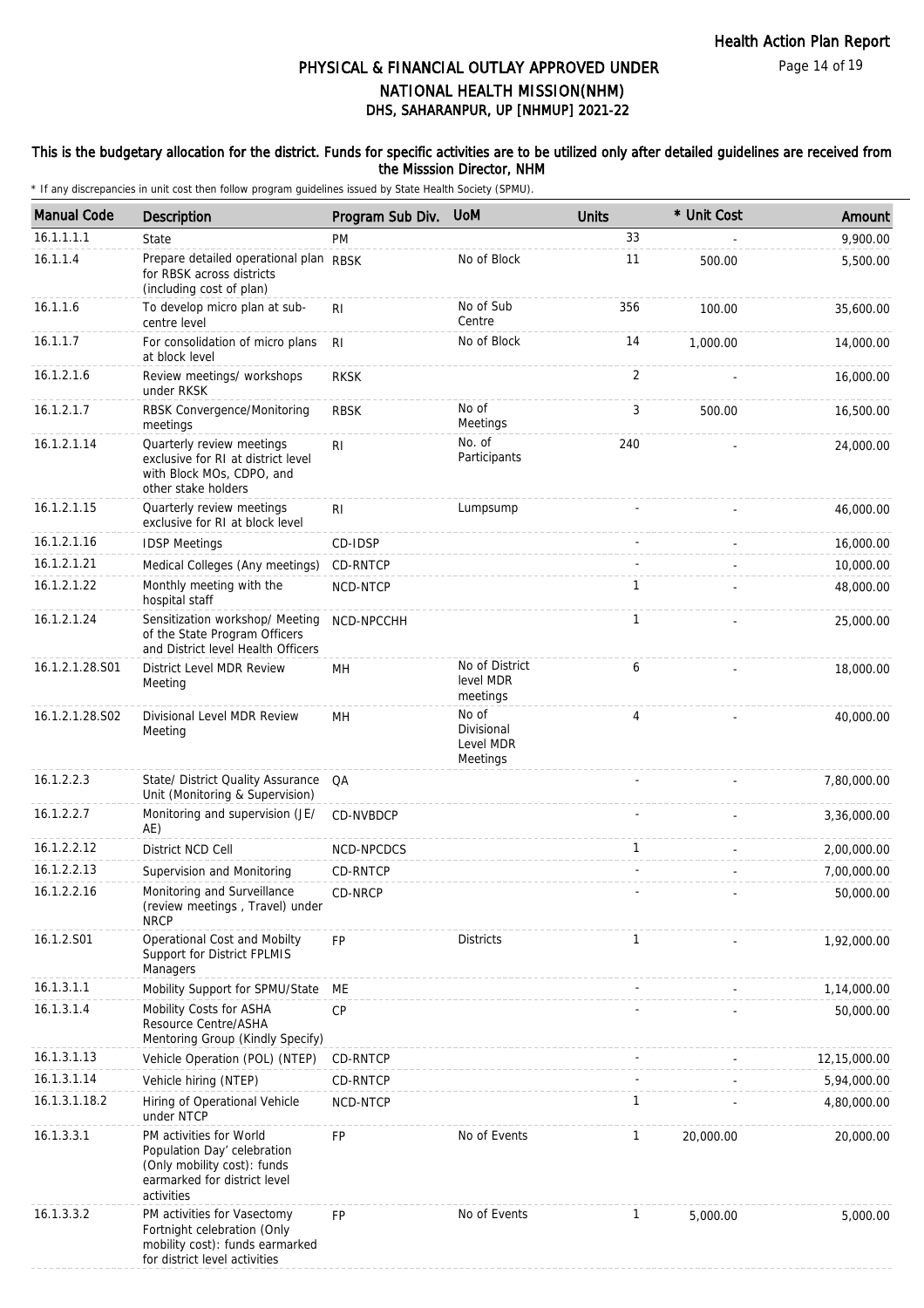#### This is the budgetary allocation for the district. Funds for specific activities are to be utilized only after detailed guidelines are received from the Misssion Director, NHM

| <b>Manual Code</b> | Description                                                                                                                                           | Program Sub Div. | <b>UoM</b>                                                      | <b>Units</b> | * Unit Cost | Amount       |
|--------------------|-------------------------------------------------------------------------------------------------------------------------------------------------------|------------------|-----------------------------------------------------------------|--------------|-------------|--------------|
| 16.1.3.3.3.S01     | Mobility Support for District -<br>M&E                                                                                                                | ME               | 02 Taxis hired<br>at Dist. for SS<br>@33000/Vehic<br>le         | 36           | 33,000.00   | 11,88,000.00 |
| 16.1.3.3.3.S03     | Mobilty Support for CHO TA/DA                                                                                                                         | <b>CP</b>        | No. of CHO                                                      |              | 500.00      | 9,30,000.00  |
| 16.1.3.3.5         | Mobility Costs for ASHA<br>Resource Centre/ASHA<br>Mentoring Group (Kindly Specify)                                                                   | <b>CP</b>        |                                                                 |              |             | 10,000.00    |
| 16.1.3.3.7         | Mobility Support for supervision<br>for district level officers.                                                                                      | R <sub>l</sub>   | No of Distrcts                                                  |              |             | 2,50,000.00  |
| 16.1.3.3.8         | MOBILITY: Travel Cost, POL,<br>etc. during outbreak<br>investigations and field visits for<br>monitoring programme activities<br>at DSU on need basis | CD-IDSP          |                                                                 |              |             | 7,20,000.00  |
| 16.1.3.3.9         | Monitoring, Evaluation &<br>Supervision & Epidemic<br>Preparedness (Only Mobility<br>Expenses)                                                        |                  |                                                                 |              |             | 1,98,000.00  |
| 16.1.3.3.10        | Travel expenses - Contractual<br>Staff at District level                                                                                              | CD-NLEP          |                                                                 |              |             | 25,000.00    |
| 16.1.3.3.11        | Mobility Support: District Cell                                                                                                                       | CD-NLEP          |                                                                 |              |             | 1,50,000.00  |
| 16.1.3.3.12        | Medical Colleges (All service<br>delivery to be budgeted under<br>B.30)                                                                               | CD-RNTCP         |                                                                 |              |             | 12,000.00    |
| 16.1.3.3.13        | Miscellaneous/ Travel                                                                                                                                 | NCD-NMHP         |                                                                 | $\mathbf{1}$ |             | 5,00,000.00  |
| 16.1.3.3.14        | <b>Enforcement Squads</b>                                                                                                                             | NCD-NTCP         |                                                                 | $\mathbf{1}$ |             | 10,000.00    |
| 16.1.3.3.16        | District NCD Cell (TA, DA, POL)                                                                                                                       | NCD-NPCDCS       |                                                                 | $\mathbf{1}$ |             | 2,00,000.00  |
| 16.1.3.3.17.S01    | Mission Parivar Vikas Campaign                                                                                                                        | FP               | No of<br>Campaign                                               | 28           | 1,000.00    | 28,000.00    |
| 16.1.3.3.17.S04    | Mobility Support for District<br>Maternal Health Consultant                                                                                           | MН               | No fo<br>Mentoring &<br>Support visit                           | 12           |             | 1,20,000.00  |
| 16.1.3.4.1         | PM activities for World<br>Population Day' celebration<br>(Only mobility cost): funds<br>earmarked for block level<br>activities                      | FP               | No of Events                                                    | 11           | 1,000.00    | 11,000.00    |
| 16.1.3.4.2         | PM activities for Vasectomy<br>Fortnight celebration (Only<br>mobility cost): funds earmarked<br>for block level activities                           | <b>FP</b>        | No of Events                                                    | 11           | 1,000.00    | 11,000.00    |
| 16.1.3.4.3.S01     | Mobility for Supportive<br>Supervision At Block Level-M&E                                                                                             | ME               | 01 Taxi hired<br>at Block level<br>for SS<br>@33000/Vehic<br>le |              | 33,000.00   | 43,56,000.00 |
| 16.1.3.4.3.S02     | Mobility Support &<br>Commnication cost for BCPM                                                                                                      | <b>CP</b>        | No. of BCPM                                                     |              | 5,100.00    | 6,73,200.00  |
| 16.1.3.4.5.S01     | Communication Cost for HWC<br>Staff                                                                                                                   | CP               |                                                                 |              |             | 7,75,000.00  |
| 16.1.4.1.1         | JSY Administrative Expenses                                                                                                                           | MН               | As per<br>Deliveries<br>Load                                    |              |             | 22,53,760.00 |
| 16.1.4.1.5         | Office expenses on telephone,<br>fax, Broadband Expenses &<br>Other Miscellaneous<br>Expenditures                                                     | CD-IDSP          |                                                                 |              |             | 2,19,000.00  |
| 16.1.4.1.10        | Office Operation (Miscellaneous)                                                                                                                      | CD-RNTCP         |                                                                 |              |             | 4,85,000.00  |
| 16.1.4.1.11        | Tobacco Cessation Centre (TCC): NCD-NTCP<br><b>Office Expenses</b>                                                                                    |                  |                                                                 | 1            |             | 1,00,000.00  |
| 16.1.4.2.1         | District Quality Assurance Unit                                                                                                                       | QA               |                                                                 |              |             | 8,52,000.00  |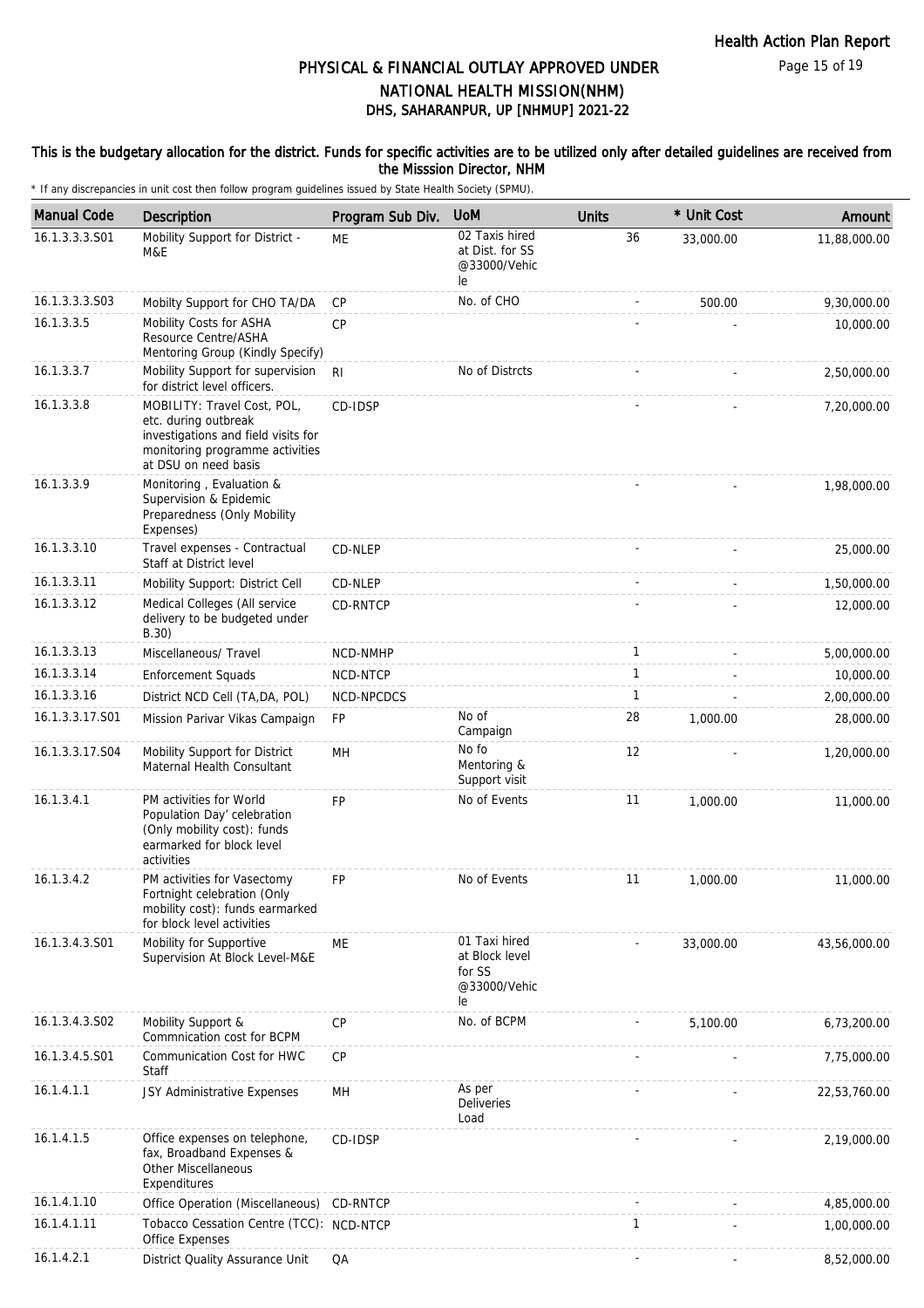Page 16 of 19

# DHS, SAHARANPUR, UP [NHMUP] 2021-22 PHYSICAL & FINANCIAL OUTLAY APPROVED UNDER NATIONAL HEALTH MISSION(NHM)

#### This is the budgetary allocation for the district. Funds for specific activities are to be utilized only after detailed guidelines are received from the Misssion Director, NHM

| <b>Manual Code</b> | Description                                                                                       | Program Sub Div. UoM |                                      | <b>Units</b> | * Unit Cost | Amount       |
|--------------------|---------------------------------------------------------------------------------------------------|----------------------|--------------------------------------|--------------|-------------|--------------|
|                    | (Operational cost)                                                                                |                      |                                      |              |             |              |
| 16.1.4.2.4         | Office operation & Maintenance - CD-NLEP<br><b>District Cell</b>                                  |                      |                                      |              |             | 35,000.00    |
| 16.1.4.2.5         | District Cell - Consumables                                                                       | CD-NLEP              |                                      |              |             | 30,000.00    |
| 16.1.4.2.6         | Operational expenses of the<br>district centre : rent, telephone<br>expenses, website etc.        | NCD-NMHP             |                                      | $\mathbf{1}$ |             | 10,000.00    |
| 16.1.4.2.8         | District Tobacco Control Cell<br>(DTCC): Misc./Office Expenses                                    | NCD-NTCP             |                                      | $\mathbf{1}$ |             | 5,00,000.00  |
| 16.1.4.2.9         | District NCD Cell (Contingency)                                                                   | NCD-NPCDCS           |                                      | $\mathbf{1}$ |             | 1,00,000.00  |
| 16.1.4.3.1         | SNCU Data management<br>(excluding HR)                                                            | СH                   | No of Units                          | 2            | 1,00,000.00 | 1,20,000.00  |
| 16.1.5.2.1         | Minor repairs and AMC of<br>IT/office equipment supplied<br>under IDSP                            | CD-IDSP              |                                      |              |             | 10,000.00    |
| 16.1.5.2.4         | Vehicle Operation (Maintenance)                                                                   | CD-RNTCP             |                                      |              |             | 54,000.00    |
| 16.1.5.2.6         | SVHMU: Non-recurring<br>Equipment- (computer, printer<br>photocopier scanner etc)                 | CD-NVHCP             |                                      |              |             | 80,000.00    |
| 16.1.5.3.1         | PM activities under Micronutrient RI<br>Supplementation Programme                                 |                      | Lumpsump                             |              |             | 2,32,000.00  |
| 16.1.5.3.3         | Concurrent Audit system                                                                           | FD                   |                                      |              |             | 1,20,000.00  |
| 16.1.5.3.7         | Epidemic preparedness (Dengue<br>& Chikungunya)                                                   | <b>CD-NVBDCP</b>     |                                      |              |             | 35,000.00    |
| 16.1.5.3.16.S05    | DPMU Operational Cost                                                                             | HR                   |                                      | $\mathbf{1}$ |             | 13,76,220.00 |
| 16.1.5.3.16.S06    | <b>BPMU Oprational Cost</b>                                                                       | <b>HR</b>            |                                      | 11           |             | 22,92,048.00 |
| 16.1.5.3.16.S09    | Oprational Cost for RBSK                                                                          | <b>RBSK</b>          | No of DEIC<br>Manager                | $\mathbf{1}$ | 10,000.00   | 10,000.00    |
| 16.1.5.3.16.S10    | Operational cost of RBSK-MHT                                                                      | <b>RBSK</b>          | No of Team                           | 22           | 14,000.00   | 3,08,000.00  |
| 16.1.5.3.16.S15    | Office & Administrative Expence<br>for State & District Rabies<br>Program                         | CD-NRCP              |                                      |              |             | 12,000.00    |
| 16.1.5.3.16.S18    | Office operational cost & other<br>office expences unedr NPCB                                     | NCD-NPCB             |                                      |              |             | 1,00,000.00  |
| 16.1.5.3.16.S22.   | Annual Maint. & operation of<br>WIC/WIF at state and division<br>level under RI                   | R <sub>l</sub>       | No of Points                         | 2            | 40,000.00   | 80,000.00    |
| 16.1.5.3.16.S22.   | Electrictity Bill of WIC/WIF at<br>state and division level under RI                              | R <sub>l</sub>       | No of Points                         | 2            | 1,00,000.00 | 2,00,000.00  |
| 16.1.5.3.16.S22.   | Pol & Opex of DG set of Vaccine<br>Storage at state and division<br>level under RI                | R <sub>l</sub>       | No of Points                         |              | 2,00,000.00 | 2,00,000.00  |
| 16.1.5.3.16.S22.   | Pol & Opex of DG set of Vaccine<br>Storage at District level & other<br>Cold Chain Point under RI | R <sub>l</sub>       | <b>Districts</b>                     |              | 1,20,000.00 | 1,20,000.00  |
| 16.1.5.3.16.S25    | Operational Cost for District<br>Maternal Health Consultant                                       | MH                   | No of monthly<br>operational<br>cost |              |             | 1,20,000.00  |
| 16.2.1.S02         | Data Entry Operator                                                                               | FP                   | No of<br>HR/MONTH                    | $\mathbf{1}$ | 14,071.00   | 2,55,259.00  |
| 16.2.1.S11         | Contigency District PCPNDT Cell                                                                   | <b>FP</b>            | No of<br>District/Month              | $\mathbf{1}$ | 5,000.00    | 5,000.00     |
| 16.2.1.S12         | Contigency Division PCPNDT Cell FP                                                                |                      | No of<br>Div/Month                   | $\mathbf{1}$ | 10,000.00   | 10,000.00    |
| 16.2.2.S02         | Division Level Mobility Support<br>for PNDT Team                                                  | FP                   | No of Division                       | $\mathbf{1}$ | 10,000.00   | 10,000.00    |
| 16.2.2.S03         | District Level Mobility Support<br>for PNDT Team                                                  | <b>FP</b>            | No of Distrcts                       | $\mathbf{1}$ | 50,000.00   | 50,000.00    |
| 16.3.2.S01         | Mobility Support for HMIS &<br><b>MCTS Block Level</b>                                            | <b>MIS</b>           |                                      | 11           |             | 39,600.00    |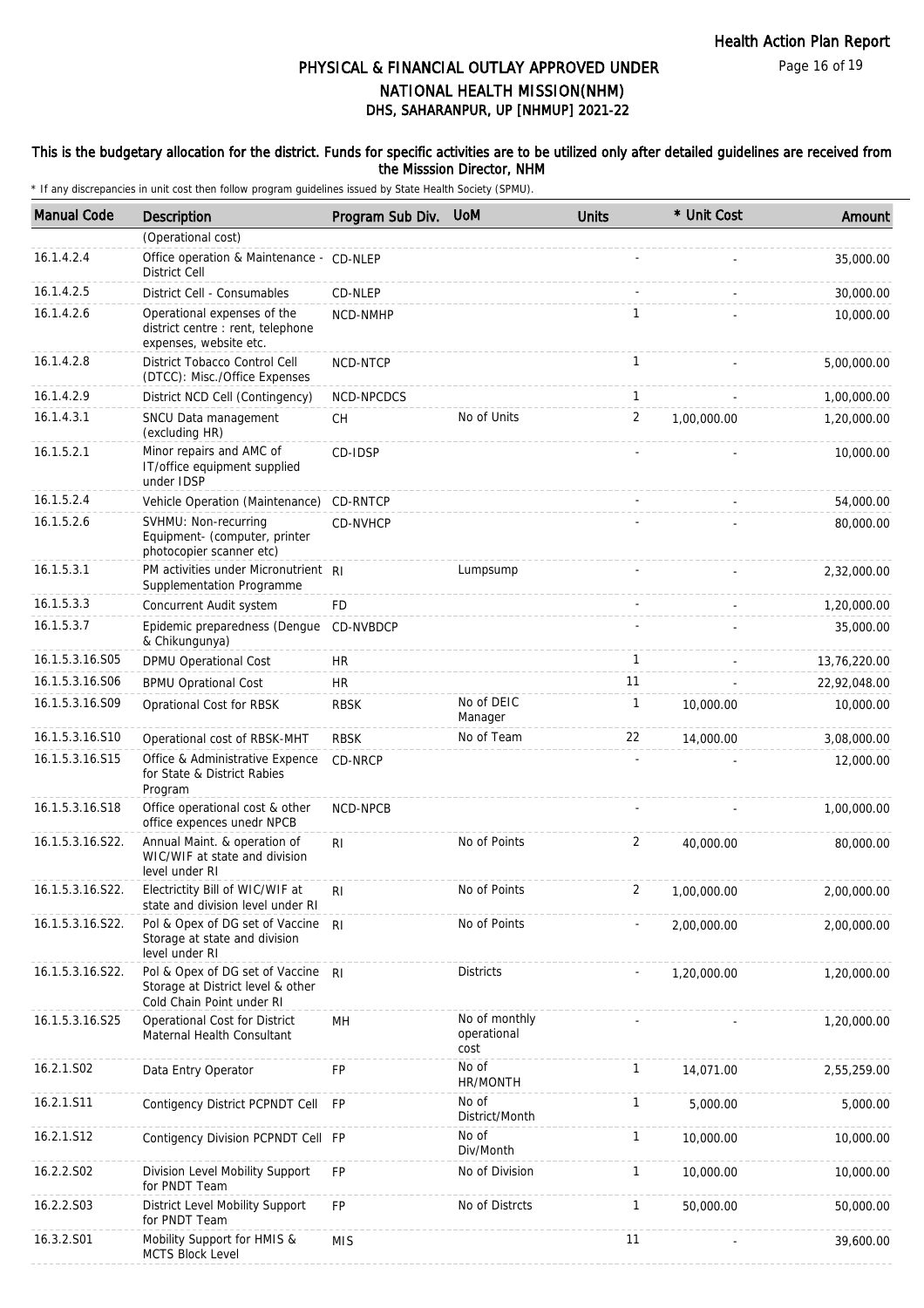Page 17 of 19

# DHS, SAHARANPUR, UP [NHMUP] 2021-22 PHYSICAL & FINANCIAL OUTLAY APPROVED UNDER NATIONAL HEALTH MISSION(NHM)

#### This is the budgetary allocation for the district. Funds for specific activities are to be utilized only after detailed guidelines are received from the Misssion Director, NHM

| <b>Manual Code</b> | Description                                                                      | Program Sub Div. | <b>UoM</b>                             | <b>Units</b> | * Unit Cost | Amount         |
|--------------------|----------------------------------------------------------------------------------|------------------|----------------------------------------|--------------|-------------|----------------|
| 16.3.2.S02         | Mobility Support for HMIS &<br><b>MCTS Division Level</b>                        | <b>MIS</b>       |                                        |              |             | 1,56,000.00    |
| 16.3.3.S01         | Operational cost for HMIS &<br>MCTS-AMC                                          | <b>MIS</b>       |                                        |              |             | 1,14,400.00    |
| 16.3.3.S02         | Operational cost for HMIS &<br>MCTS-Internet                                     | <b>MIS</b>       |                                        |              |             | 1,86,000.00    |
| 16.3.3.S03         | Operational cost for HMIS &<br>MCTS-Office Expenditure                           | <b>MIS</b>       |                                        |              |             | 2,52,000.00    |
| 16.3.3.S04         | Operational cost for HMIS &<br>MCTS-Recurring Charges for<br><b>ANMOL Tablet</b> | <b>MIS</b>       |                                        | 444          |             | 15,98,400.00   |
| 16.4.2.1.1.S01     | District Programme Manager                                                       | <b>HR</b>        |                                        | $\mathbf{1}$ |             | 6,61,632.00    |
| 16.4.2.1.1.S02     | <b>District Community Process</b><br>Manager                                     | <b>HR</b>        |                                        | $\mathbf{1}$ |             | 5,38,488.00    |
| 16.4.2.1.1.S04     | District Accounts Manager                                                        | <b>HR</b>        |                                        | $\mathbf{1}$ |             | 5,38,488.00    |
| 16.4.2.1.1.S05     | District Data Cum Account<br>Assistant                                           | <b>HR</b>        |                                        | $\mathbf{1}$ |             | 3,67,548.00    |
| 16.4.2.1.1.S06     | DEIC manager                                                                     | <b>RBSK</b>      |                                        | $\mathbf{1}$ |             | 5,79,888.00    |
| 16.4.2.1.1.S09     | Support Staff                                                                    | <b>HR</b>        |                                        | $\mathbf{1}$ |             | 2,00,775.00    |
| 16.4.2.1.2.S02     | District Consultant(MH)                                                          | MН               | No of District<br><b>Consultant MH</b> | 1            |             | 5,29,200.00    |
| 16.4.2.1.2.S03     | Division Consultant Quality<br>Assurance                                         | QA               |                                        | $\mathbf{1}$ |             | 6,84,600.00    |
| 16.4.2.1.2.S04     | District Hospital Quality Manager                                                | QA               |                                        | 2            |             | 10,21,020.00   |
| 16.4.2.1.2.S05     | <b>District Consultant Quality</b><br>Assurance                                  | QA               |                                        | $\mathbf{1}$ |             | 7,33,000.00    |
| 16.4.2.1.5.S01     | M & E Officer                                                                    | <b>MIS</b>       |                                        |              |             | 6,25,118.00    |
| 16.4.2.1.5.S02     | M & E Assistant                                                                  | <b>MIS</b>       |                                        |              |             | 1,05,000.00    |
| 16.4.2.1.8.S01     | Programme cum Admin. Asst.                                                       | QA               |                                        | 2            |             | 4,38,915.00    |
| 16.4.2.1.11.S01    | QI Mentors                                                                       | Nursing          |                                        | $\mathbf{1}$ |             | 6,08,572.00    |
| 16.4.2.2.2.S01     | District Epidemiologist-CD-IDSP                                                  | CD-IDSP          |                                        |              |             | 1,65,000.00    |
| 16.4.2.2.3.S01     | Programme Assistants/District<br>Technical Assitant-CD-NVBDCP-<br>AES/JE         | CD-NVBDCP        |                                        | 1            |             | 1,15,250.00    |
| 16.4.2.2.4.S01     | Sr PMDT-TB HIV Coodinators                                                       | CD-RNTCP         |                                        |              |             | 4,47,539.00    |
| 16.4.2.2.4.S02     | PPM Coordinator-RNTCP                                                            | CD-RNTCP         |                                        |              |             | 4,69,000.00    |
| 16.4.2.2.4.S03     | District Programme Coordinator-<br><b>RNTCP</b>                                  | CD-RNTCP         |                                        |              |             | 5,59,000.00    |
| 16.4.2.2.5.S01     | District Data Manager-CD-IDSP                                                    | CD-IDSP          |                                        |              |             | 3,91,822.00    |
| 16.4.2.2.5.S02     | Statistical Asst. DRTB Centre                                                    | CD-RNTCP         |                                        |              |             | 50,936.00      |
| 16.4.2.2.6.S01     | Senior Treatment<br>Supervisor(STS)                                              | CD-RNTCP         |                                        |              |             | 1,06,46,220.00 |
| 16.4.2.2.6.S03     | Senior TB Lab Supervisor (STLS)                                                  | CD-RNTCP         |                                        |              |             | 32,14,070.00   |
| 16.4.2.2.7.S01     | Accountant- Full time                                                            | CD-RNTCP         |                                        |              |             | 3,85,000.00    |
| 16.4.2.2.10.S01    | Driver-CD-RNTCP                                                                  | CD-RNTCP         |                                        |              |             | 1,55,665.00    |
| 16.4.3.1.1.S01     | Block Programme Manager                                                          | <b>HR</b>        |                                        | 11           |             | 44,47,608.00   |
| 16.4.3.1.1.S02     | <b>Block Account Manager</b>                                                     | <b>HR</b>        |                                        | 11           |             | 36,75,936.00   |
| 16.4.3.1.1.S03     | <b>Block Community Process</b><br>Manager                                        | CP               |                                        |              |             | 28,45,062.00   |
| 16.4.3.1.9.S03     | Data Entry Operator-HR                                                           | <b>HR</b>        |                                        | 2            |             | 5,57,040.00    |
| 16.4.3.1.9.S04     | Data Entry Operator-MCTS OPR<br>820 MIS                                          | <b>MIS</b>       |                                        | 11           |             | 29,00,304.00   |
| 16.4.3.1.9.S05     | Data Entry Operator-MIS<br>Outsource                                             | <b>MIS</b>       |                                        | 55186        |             | 2,75,932.00    |
| 16.4.3.1.9.S07     | Data Entry Operator-RI                                                           | RI               |                                        |              |             | 2,37,510.00    |
| 16.4.3.1.9.S08     |                                                                                  |                  |                                        |              |             |                |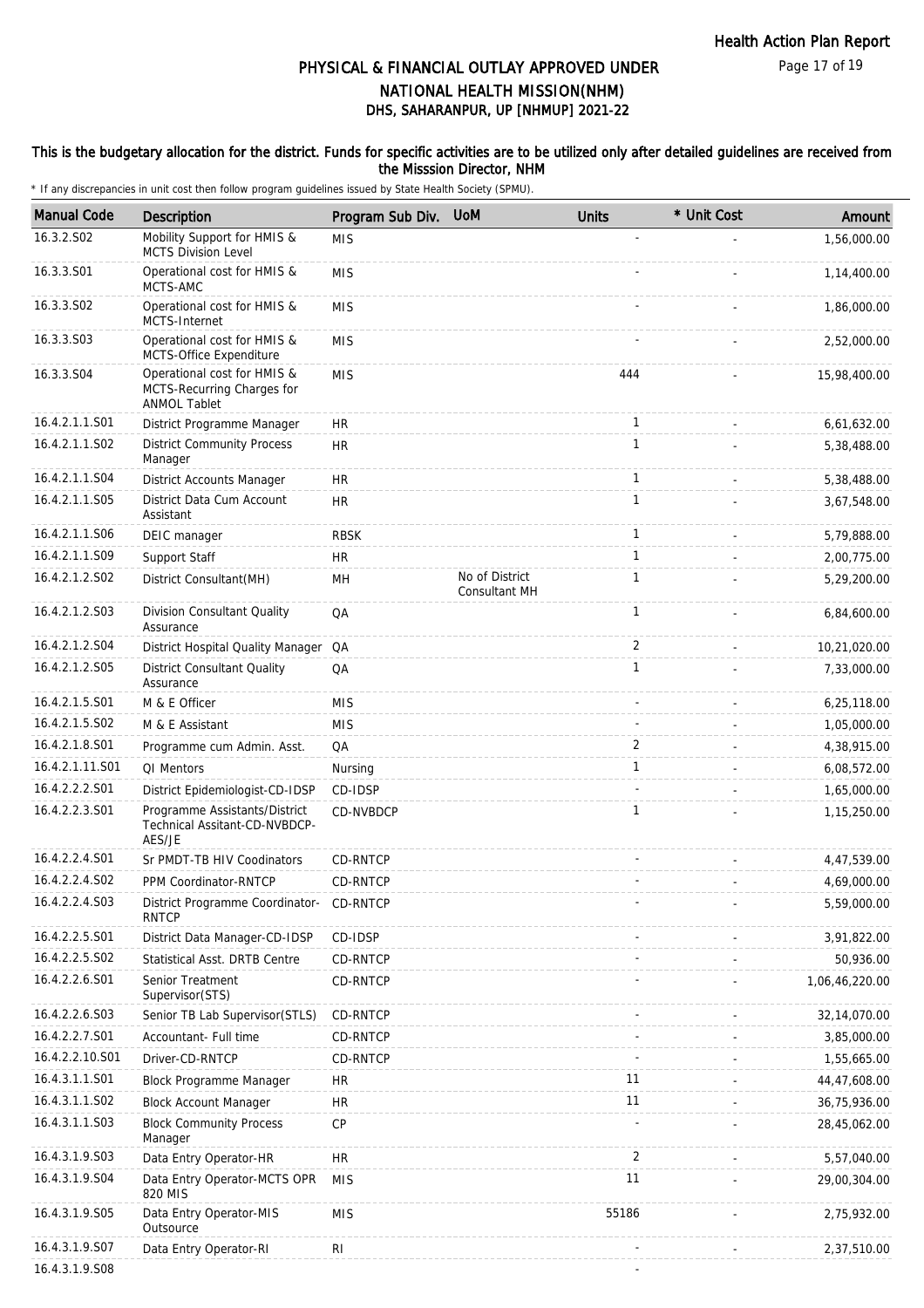Page 18 of 19

# DHS, SAHARANPUR, UP [NHMUP] 2021-22 PHYSICAL & FINANCIAL OUTLAY APPROVED UNDER NATIONAL HEALTH MISSION(NHM)

#### This is the budgetary allocation for the district. Funds for specific activities are to be utilized only after detailed guidelines are received from the Misssion Director, NHM

| <b>Manual Code</b> | <b>Description</b>                                                                    | Program Sub Div. | <b>UoM</b>              | <b>Units</b>   | * Unit Cost | Amount         |
|--------------------|---------------------------------------------------------------------------------------|------------------|-------------------------|----------------|-------------|----------------|
|                    | Data Entry Operator-RNTCP                                                             | CD-RNTCP         |                         |                |             | 3,50,000.00    |
| 16.4.3.1.9.S11     | Data Entry Operator- CD-IDSP                                                          | CD-IDSP          |                         |                |             | 2,44,586.00    |
| 16.4.3.1.9.S13     | Data Entry Operator- NBCP-<br><b>District</b>                                         | NCD-NPCB         |                         |                |             | 1,67,080.00    |
| 17.2.1             | Telemedicine/ teleconsultation<br>facility under Ayushman Bharat<br>H&WC              | CP               |                         |                |             | 17,28,000.00   |
| 17.6               | Implementation of Hospital<br>Management System                                       | <b>MIS</b>       |                         |                |             | 11,00,000.00   |
| 17.8.S05           | Internet Cost to ASHA & AF at<br><b>HWC</b>                                           | <b>CP</b>        | No of ASHA &<br>AF      |                | 200.00      | 22,39,200.00   |
| 18.1.3             | Strengthening of CAC Training<br>Centers                                              | <b>FP</b>        | No of Facilities        | 1              | 2,00,000.00 | 2,00,000.00    |
| 18.1.4             | Counseling training for Service<br>Provider                                           | <b>FP</b>        | No of Batch             | $\mathbf{1}$   | 15,400.00   | 15,400.00      |
| 18.2.3             | Strengthening of Eco Platform                                                         | <b>CP</b>        |                         |                |             | 1,20,000.00    |
| U.1.1.1.2          | Support for implementation of<br><b>NVBDCP</b>                                        | CD-NVBDCP        |                         |                |             | 14,67,700.00   |
| U.1.3.1            | Operational Expenses of UPHCs<br>(excluding rent)                                     | <b>NUHM</b>      | No of UPHC              | 19             | 8,000.00    | 18,24,000.00   |
| U.1.3.3            | Operational Expenses of Health<br>Kiosks                                              | <b>NUHM</b>      | No of Kiosk             | $\mathbf{1}$   | 5,000.00    | 60,000.00      |
| U.2.1.2.S01        | Vehicle for RBSK Urban                                                                | <b>RBSK</b>      | No of Vehicle           | 2              | 33,000.00   | 3,96,000.00    |
| U.2.2.1            | Mobility support for ANM/LHV                                                          | <b>NUHM</b>      | No of ANM               | 88             | 500.00      | 5,28,000.00    |
| U.2.3.1            | <b>UHNDs</b>                                                                          | <b>NUHM</b>      | No of ANM               | 88             | 1,000.00    | 10,56,000.00   |
| U.2.3.2            | Special outreach camps in<br>slums/ vulnerable areas                                  | <b>NUHM</b>      | No of UPHC              | 19             | 6,500.00    | 7,41,000.00    |
| U.3.1.1.1          | Incentives for routine activities                                                     | <b>NUHM</b>      | No of ASHA              | 274            | 2,000.00    | 65,76,000.00   |
| U.3.1.1.2          | ASHA incentives for Ayushman<br><b>Bharat Health &amp; Wellness</b><br>Centres (H&WC) | <b>NUHM</b>      | No of ASHA              | 149            | 1,000.00    | 17,88,000.00   |
| U.3.1.1.3.S01      | Incentive for Health Promotion<br>Day for ASHAs                                       | <b>NUHM</b>      | No of ASHA              | 274            | 200.00      | 6,57,600.00    |
| U.3.1.1.3.S02      | Incentive for PMMVY for ASHAs                                                         | <b>NUHM</b>      | No of<br>Benificary     | 3836           | 100.00      | 3,83,600.00    |
| U.3.1.1.3.S03      | Incentive for Dengue and<br>chikenguiniya for ASHAs                                   | CD-NVBDCP        |                         |                |             | 2,74,000.00    |
| U.3.1.2.1          | Module Training (Induction, VI & NUHM<br>VII)                                         |                  |                         | 232            |             | 16,90,500.00   |
| U.3.1.3.1          | Supportive provisions (uniform/<br>awards etc)                                        | <b>NUHM</b>      |                         | 274            |             | 1,72,400.00    |
| U.3.2.1.1          | Training of MAS                                                                       | <b>NUHM</b>      | No of Batch             | 4              | 43,300.00   | 1,73,200.00    |
| U.4.1.1.1          | Untied grants to UPHCs<br>Government Building                                         | <b>NUHM</b>      | No of UPHC              | 7              | 1,75,000.00 | 12,25,000.00   |
| U.4.1.1.2          | Untied grants to UPHCs Rented<br>Building                                             | <b>NUHM</b>      | No of UPHC              | 12             | 1,00,000.00 | 12,00,000.00   |
| U.4.1.4            | Untied grants to MAS                                                                  | <b>NUHM</b>      | No of MASs              | 274            | 5,000.00    | 13,70,000.00   |
| U.5.1.4.           | Rent for UPHC                                                                         | <b>NUHM</b>      | No of UPHC              | 12             | 17,325.00   | 24,94,800.00   |
| U.5.3.1            | Infrastructure strengthening of<br>UPHC to H&WC                                       | <b>NUHM</b>      | No of New<br><b>HWC</b> | $\overline{2}$ | 1,00,000.00 | 2,00,000.00    |
| U.6.2.1.1          | Procurement of drugs for AB-<br>H&WCs                                                 | <b>NUHM</b>      | No of HWC               | 11             | 1,30,000.00 | 14,30,000.00   |
| U.6.2.1.2          | Procurement of drugs for<br>facilities other than AB-HWCs                             | <b>NUHM</b>      | No of HWC               | 8              | 1,30,000.00 | 10,40,000.00   |
| U.6.3.1            | Tablets/ software for IT support<br>of Ayushman Bharat H&WC                           | <b>NUHM</b>      |                         | 15             |             | 2,30,000.00    |
| U.6.3.2.S01        | Procurment of Medicine RBSK                                                           | <b>RBSK</b>      | No of Team              | 2              | 5,000.00    | 10,000.00      |
| U.8.1.1.1          | ANMs/LHVs UPHC                                                                        | <b>NUHM</b>      |                         | 79             |             | 1,63,00,695.00 |